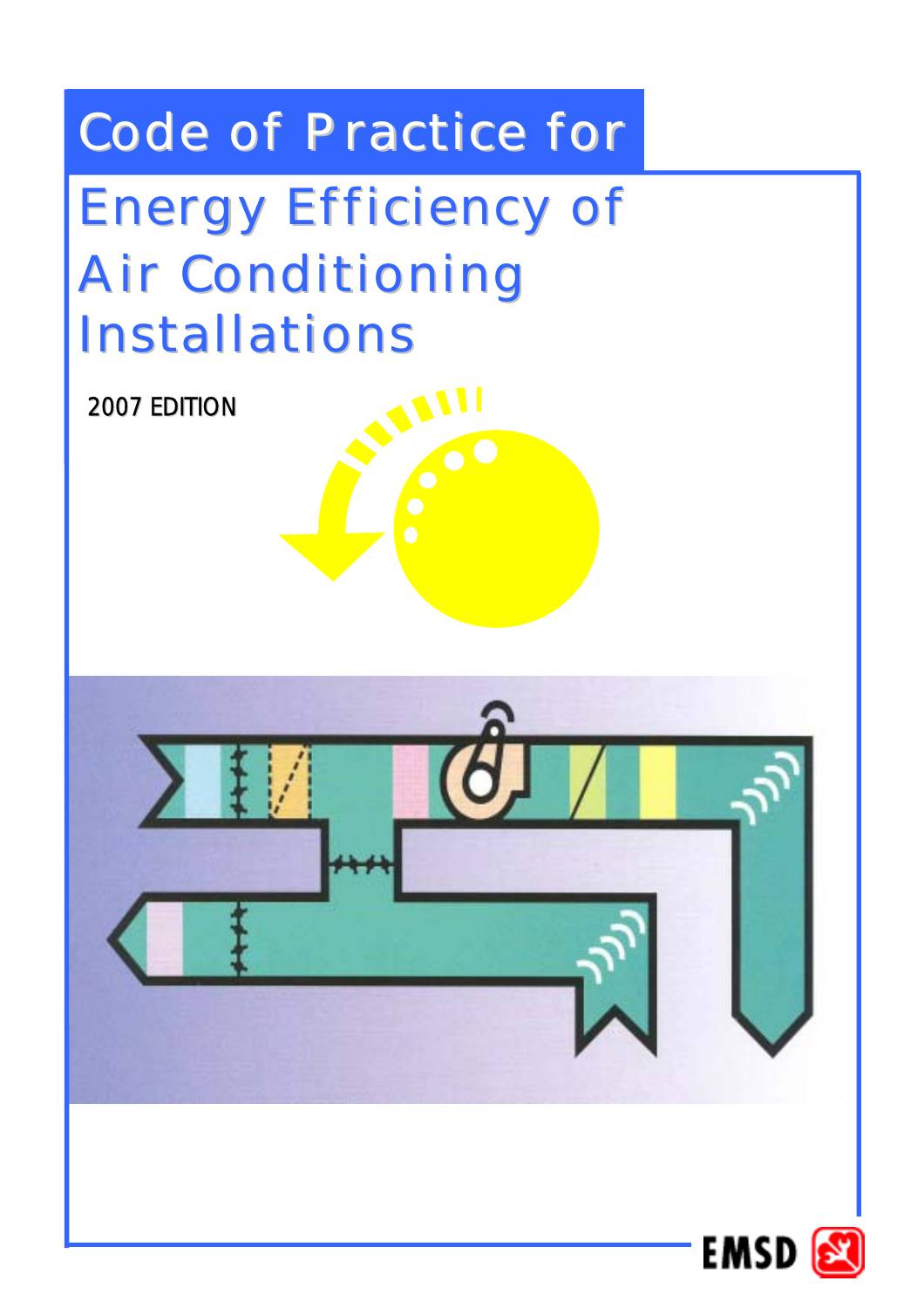## Foreword

The Code of Practice for Energy Efficiency of Air Conditioning Installations aims to set out the minimum design requirements on energy efficiency of air conditioning installations. It forms a part of a set of comprehensive **Building Energy Codes** that address energy efficiency requirements on building services installations. Designers are encouraged to adopt a proactive approach to exceed the minimum requirements.

The **Building Energy Codes** were developed by ad hoc task forces under the Energy Efficiency & Conservation Sub-committee of the Energy Advisory Committee. The set of comprehensive **Building Energy Codes** cover this Code, the Codes of Practice for Energy Efficiency of Lighting Installations, Electrical Installations, and Lift & Escalator Installations, and the Performance-based Building Energy Code.

To promote the adoption of the **Building Energy Codes**, the Hong Kong Energy Efficiency Registration Scheme for Buildings was also launched. The Registration Scheme provides the certification to a building complying with one or more of the **Building Energy Codes**.

To supplement and further explain the codes, corresponding Guidelines were also published.

## Enquiry: <u>hkeersb@emsd.gov.hk</u> The Building Energy Codes and Registration Scheme documents are available for free download at http://www.emsd.gov.hk/emsd/eng/pee/eersb.shtml

## CHECK WEB-SITE FOR LATEST INFORMATION

## **Amendments**

The Code was first published in 1998. To suit changes in technological advancement and to cope with trade practices, there have been amendments to the first published edition, which were agreed in code review task forces with members from representative organizations in the building industry including professional institutes, trade associations and the academia.

In 2003, exemption was given to fan power requirement for special design needs, such as statutory, safety & health. In 2005, the Standard Rating Conditions for Air-Cooled Water Chillers and Water-Cooled Water Chillers were slightly adjusted, and the COP requirements on unitary air conditioners were slightly tightened. In 2007, the Minimum Allowable Coefficient of Performance requirements are upgraded (Tables 9.5 to 9.12B of Code); fouling condition fixed at 0.000018m<sup>2 o</sup>C/W for evaporator and  $0.000044m^2$ <sup>o</sup>C/W for condenser (in clause 9.1 of Code); and designers requested to provide data on Part Load Values of AC equipment and motor power of fan coil units (in Forms for submission).

## Copyright

This code is copyrighted and all rights (including subsequent amendment) are reserved.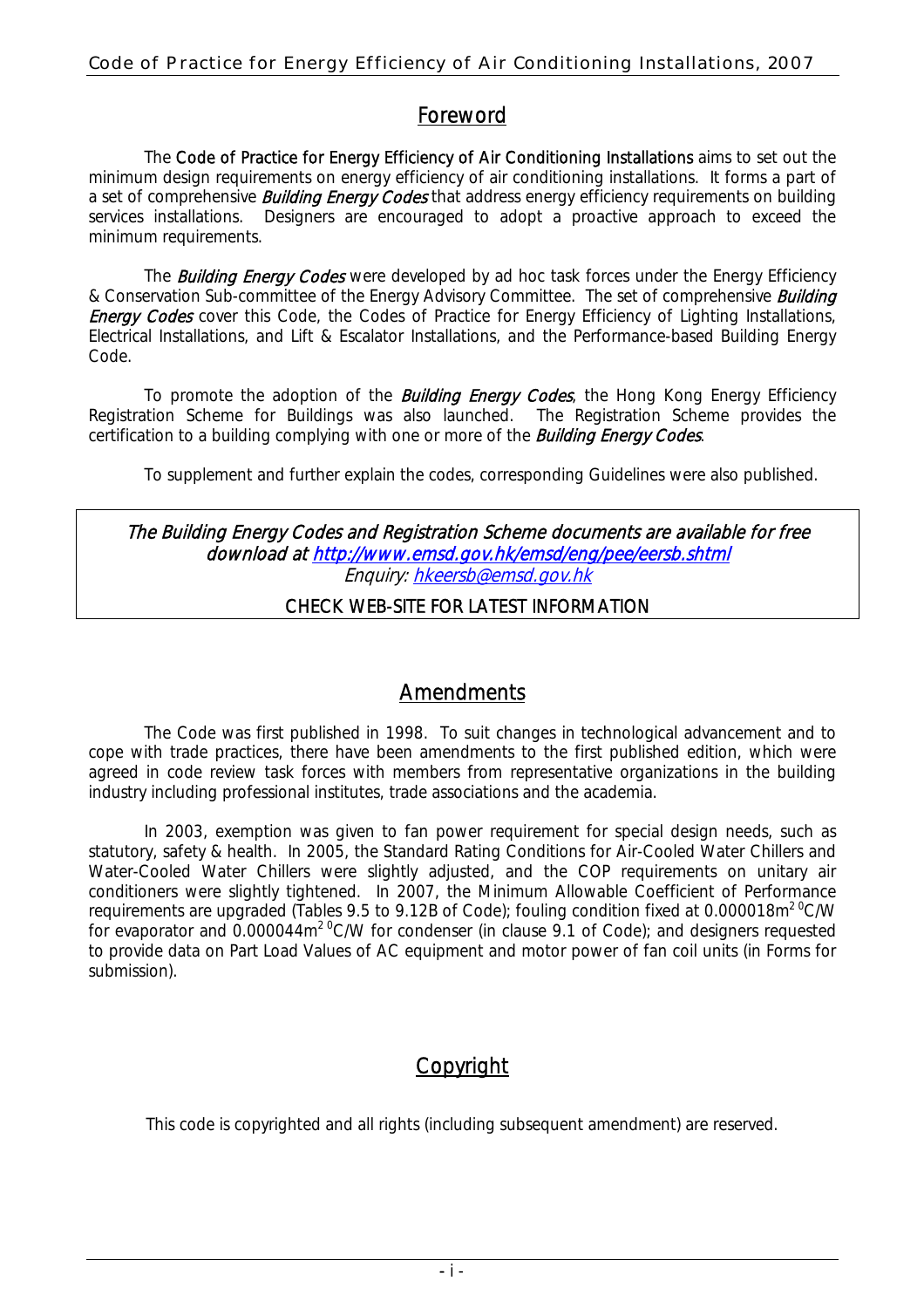## **CONTENTS**

|                                                                        | Page |
|------------------------------------------------------------------------|------|
|                                                                        |      |
|                                                                        |      |
|                                                                        |      |
|                                                                        |      |
|                                                                        |      |
|                                                                        |      |
|                                                                        |      |
|                                                                        |      |
|                                                                        |      |
| 9.1 Factory-designed & Prefabricated, Electrically-driven Equipment 13 |      |
|                                                                        |      |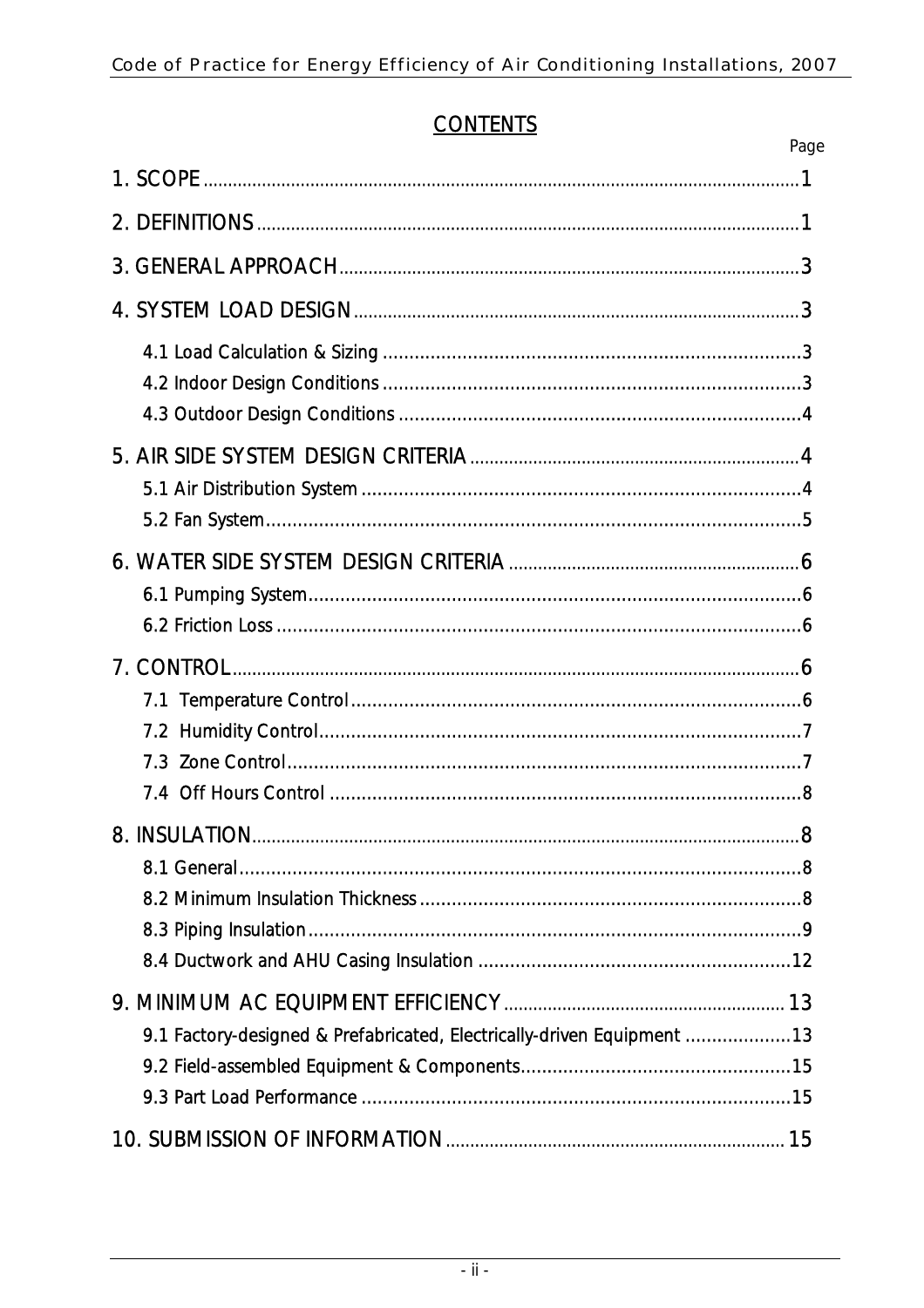## AC Forms

| FORM AC-G1         | AC Installations Summary                               | 16 |
|--------------------|--------------------------------------------------------|----|
|                    | <b>FORM AC-G2(1)</b> Design Parameters Worksheet       | 16 |
| FORM AC-G2(2)      | Design Parameters Worksheet                            | 17 |
|                    | <b>FORM AC-G3(1)</b> AC Systems and Controls Worksheet | 18 |
|                    | <b>FORM AC-G3(2)</b> AC Systems and Controls Worksheet | 19 |
|                    | <b>FORM AC-G3(3)</b> AC Systems and Controls Worksheet | 20 |
| FORM AC-D1         | Air Duct Leakage Test Worksheet                        | 21 |
| <b>FORM AC-EQ1</b> | AC Equipment Efficiency Worksheet                      | 22 |
| <b>FORM AC-F1</b>  | Fan Motor Power Worksheet                              | 23 |
| <b>FORM AC-F2</b>  | Fan Motor Power Worksheet                              | 24 |

# Appendix :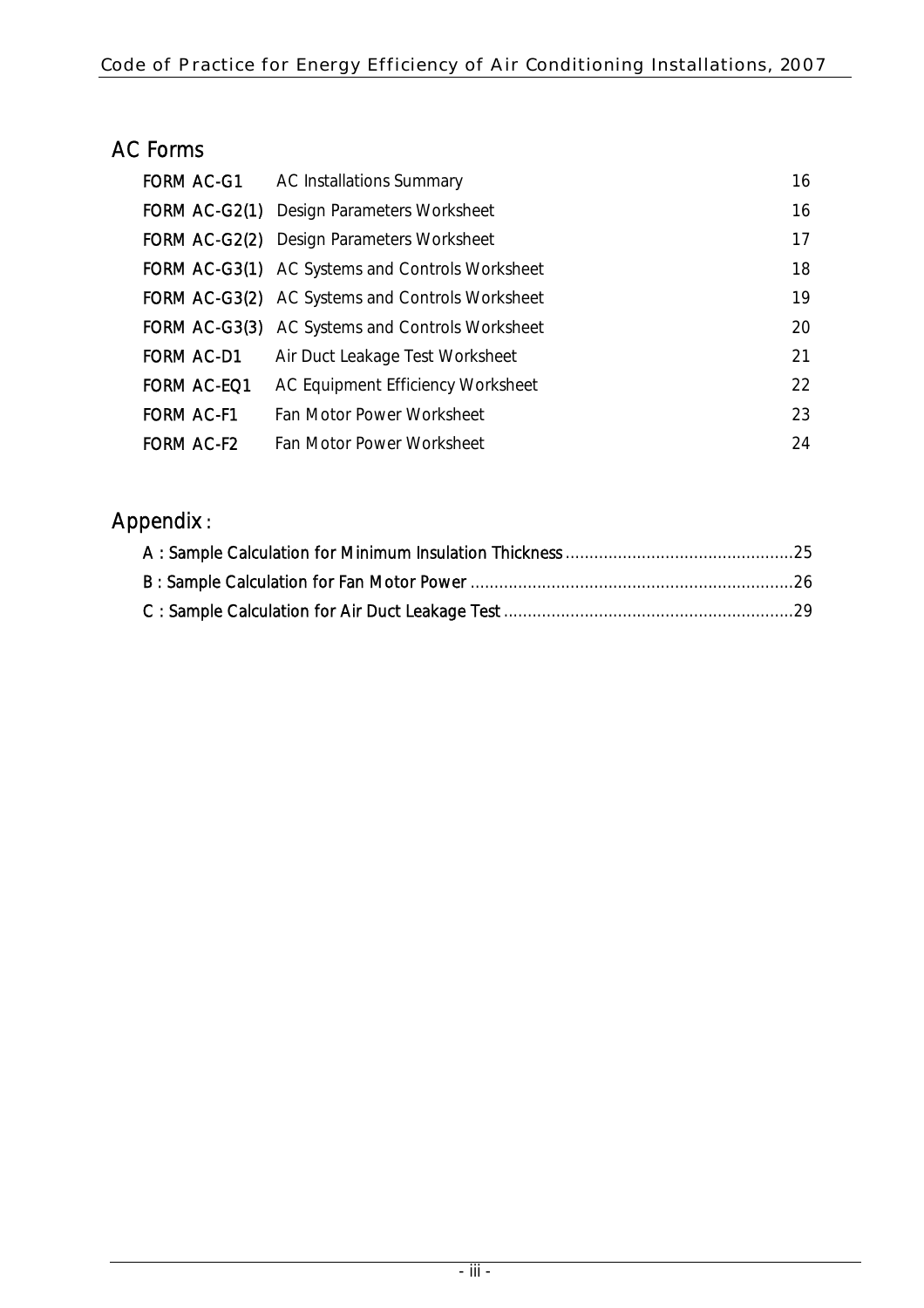## 1. SCOPE

This Code applies to all buildings provided with air conditioning (AC) installations for **human** comfort except :

- (a) domestic buildings
- (b) medical buildings
- (c) industrial buildings
- (d) any area or any part of the building which is constructed, used or intended to be used for domestic, medical or industrial purposes.

## 2. DEFINITIONS

The words and terms in this Code are defined as follows :

## "Air conditioning (AC) system" means

the equipment, distribution network and terminals that provide either collectively or individually the processes of cooling, dehumidification, heating, humidification, air distribution or air-purification or any other associated processes to a conditioned space.

## "Coefficient of performance (COP) - cooling" means

the ratio of the rate of heat removal to the rate of energy input, in consistent units, for a complete cooling system or factory assembled equipment, as tested under an internationally recognised standard and designated operating conditions.

## "Coefficient of performance (COP), heat pump - heating" means

the ratio of the rate of heat delivered to the rate of energy input, in consistent units, for a complete heat pump system, as tested under an internationally recognised standard and designated operating conditions.

## "Dead band" means

the range of values within which an input variable can be varied without initiating any noticeable change in the output variable.

## "Domestic building" means

a building constructed, used or intended to be used for habitation but excluding the use of it for hotel, guest-house, boarding-house, hostel, dormitory or similar accommodation and the expression "domestic purposes" is construed accordingly.

## "Fan motor power, (unit : Watt)" means

the actual electrical power drawn by the motor, calculated by dividing fan shaft power/fan brake power by motor efficiency and drive efficiency, which should be verified through site measurement.

## "Humidistat" means

a regulatory device, actuated by changes in humidity, used for automatic control of relative humidity.

## "Industrial building" means

- (a) a godown; or
- (b) a building in which articles are manufactured, altered, cleaned, repaired, ornamented, finished, adapted for sale, broken up or demolished, or in which materials are transformed;

and the expression "industrial purposes" is construed accordingly.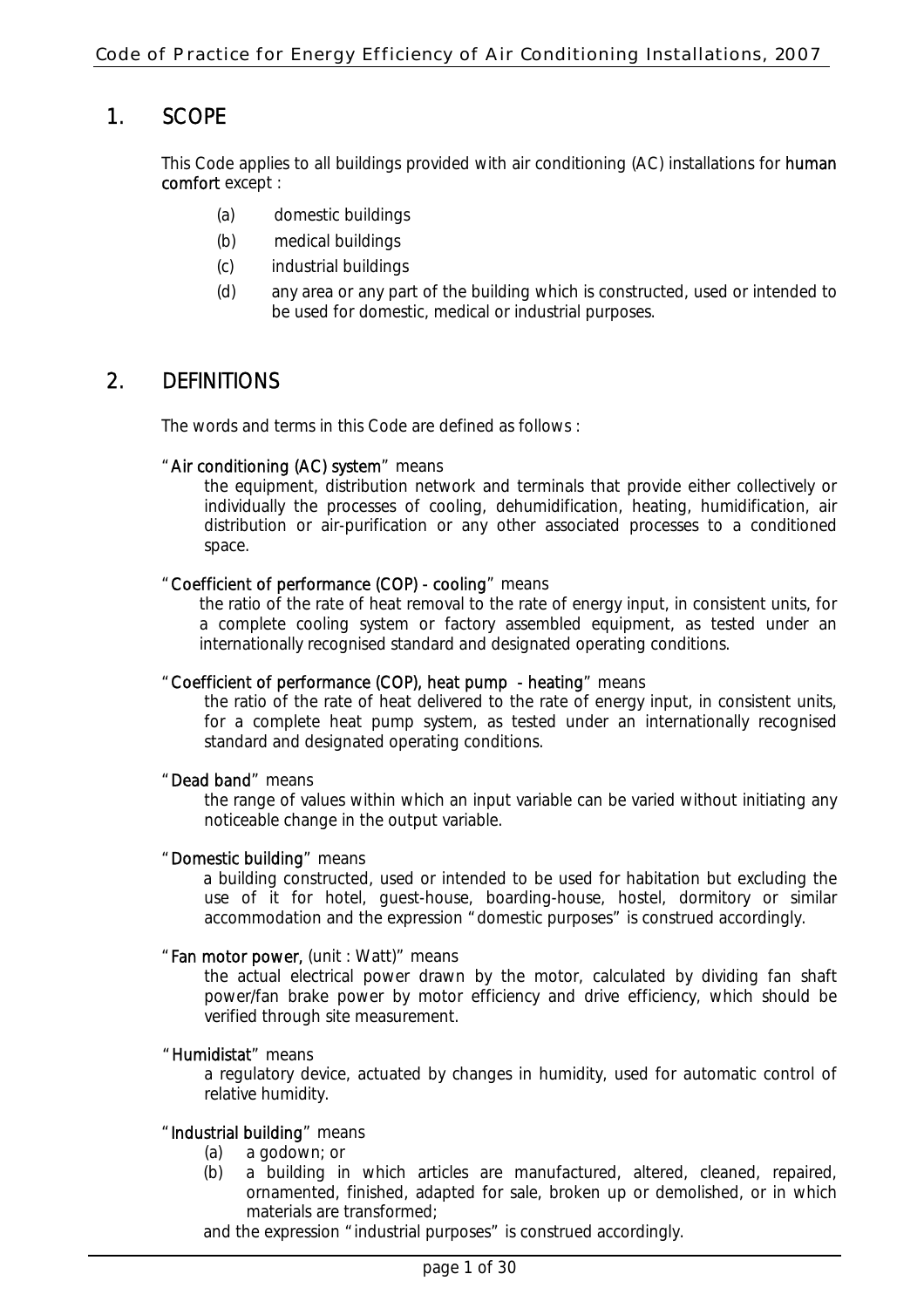#### "Maximum dry bulb temperature" means

the dry bulb temperature which the design dry bulb temperature should not be higher than.

#### "Maximum relative humidity" means

the relative humidity which the design relative humidity should not be higher than.

#### "Medical building" means

a building constructed, used or intended to be used as clinic, infirmary or hospital and the expression "medical purposes" is construed accordingly.

#### "Minimum dry bulb temperature" means

the dry bulb temperature which the design dry bulb temperature should not be lower than.

#### "Minimum relative humidity" means

the relative humidity which the design relative humidity should not be lower than.

#### "Part Load Value (PLV)" means

a number representing the efficiency performance at prescribed operating conditions of a cooling/heating equipment at a percentage of full load capacity, the representative percentages usually respectively at 75%, 50% & 25%, the performance at full load being the COP.

#### "Recooling" means

lowering the temperature of air that has been previously heated by a heating system.

#### "Reheating" means

raising the temperature of air that has been previously cooled by a refrigeration system.

## "Surface coefficient (symbol : h), (unit : W/m<sup>2</sup>· °C)" means

the rate of heat loss by a unit area of a given surface divided by the temperature difference in degree Celsius between the surface and the ambient air.

## " Thermal conductivity (symbol : λ), (unit : W/m·°C)" means

the quantity of heat that passes in unit time through unit area of a homogeneous flat slab of infinite extent and of unit thickness when unit difference of temperature in degree Celsius is established between its faces.

#### "Variable air volume (VAV) fan system" means

an AC installation that controls the dry-bulb temperature within a space by varying the volume of supply air to the space.

"Zone" means

a space or group of spaces within a building with similar heating or cooling requirements which are considered to behave as one space for the purposes of design and control of heating and cooling system.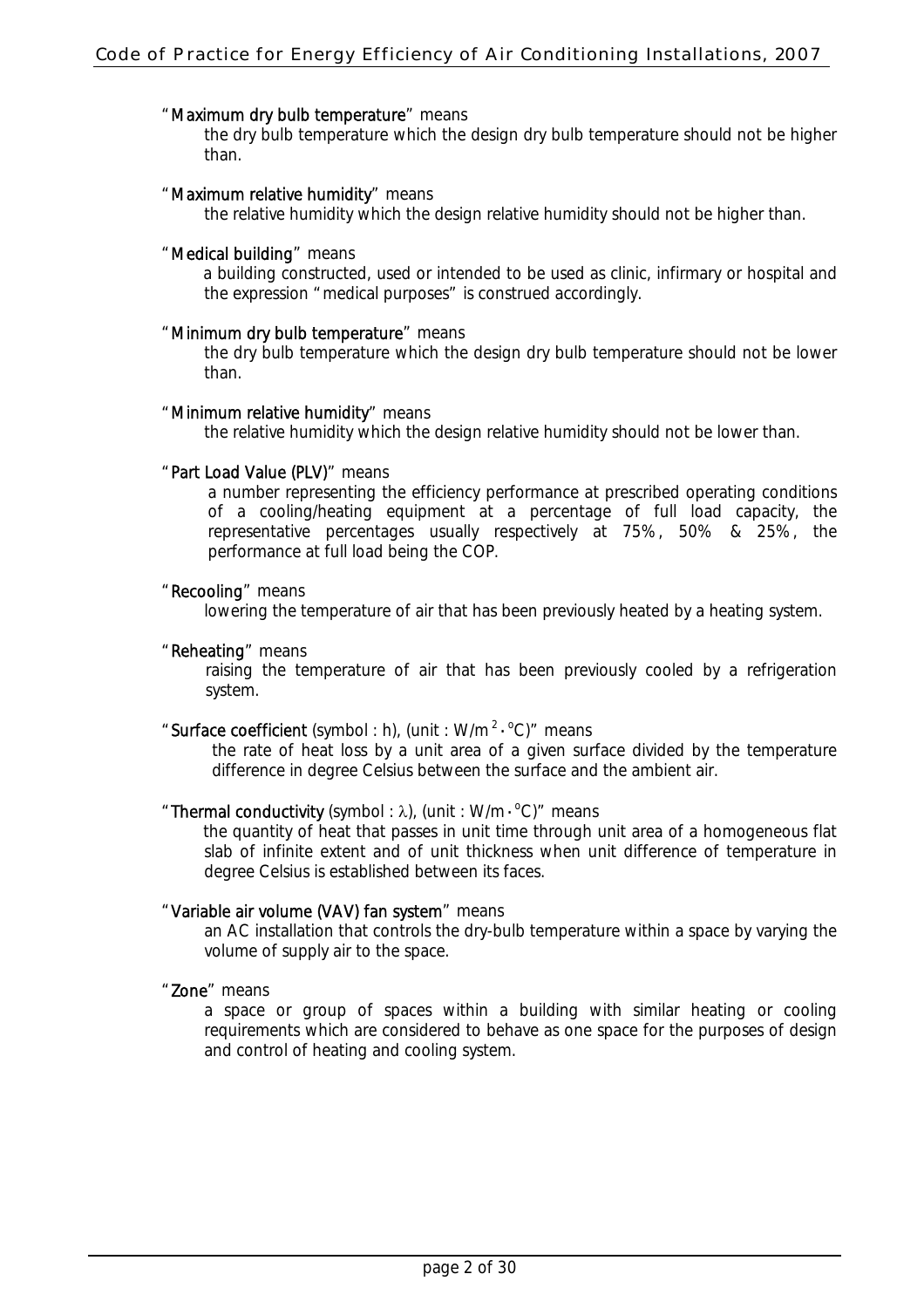## 3. GENERAL APPROACH

- 3.1 This Code sets out the minimum requirements for achieving energy-efficient design of AC installations in buildings. The Code specifies design parameters and control criteria of AC installations and minimum COP for AC Equipment.
- 3.2 As the Code sets out only the minimum standards, designers are encouraged to design AC installations with energy efficiency standards above those quoted in this Code.
- 3.3 Although the intake rate of outdoor air quantity contributes to a significant portion in energy consumption in AC installations, requirements on this aspect is not included in the Code. Designers are recommended to incorporate into the design of AC installations the appropriate requirements for outdoor air after taking into account of relevant international recommendations and any other relevant health requirements.

## 4. SYSTEM LOAD DESIGN

## 4.1 Load Calculation & Sizing

The cooling/heating load calculation for the purpose of sizing system and equipment should be carried out according to internationally recognised procedures and methods.

## 4.2 Indoor Design Conditions

The following indoor design conditions should be used for the purpose of sizing system and equipment but may or may not be the actual operating conditions.

## **Summer**

| <b>Office and Classroom</b>                           |                |
|-------------------------------------------------------|----------------|
| Minimum dry bulb temperature                          | $23^{\circ}$ C |
| Minimum relative humidity                             | 50%            |
| <b>Other Applications except Office and Classroom</b> |                |
| Minimum dry bulb temperature                          | $22^{\circ}$ C |
| Minimum relative humidity                             | 50%            |
| Winter                                                |                |
| Hotel                                                 |                |
| Maximum dry bulb temperature                          | $24^{\circ}$ C |
| Maximum relative humidity                             | 50%            |
| <b>Other Applications except Hotel</b>                |                |
| Maximum dry bulb temperature                          | $22^{\circ}$ C |
| Maximum relative humidity                             | 50%            |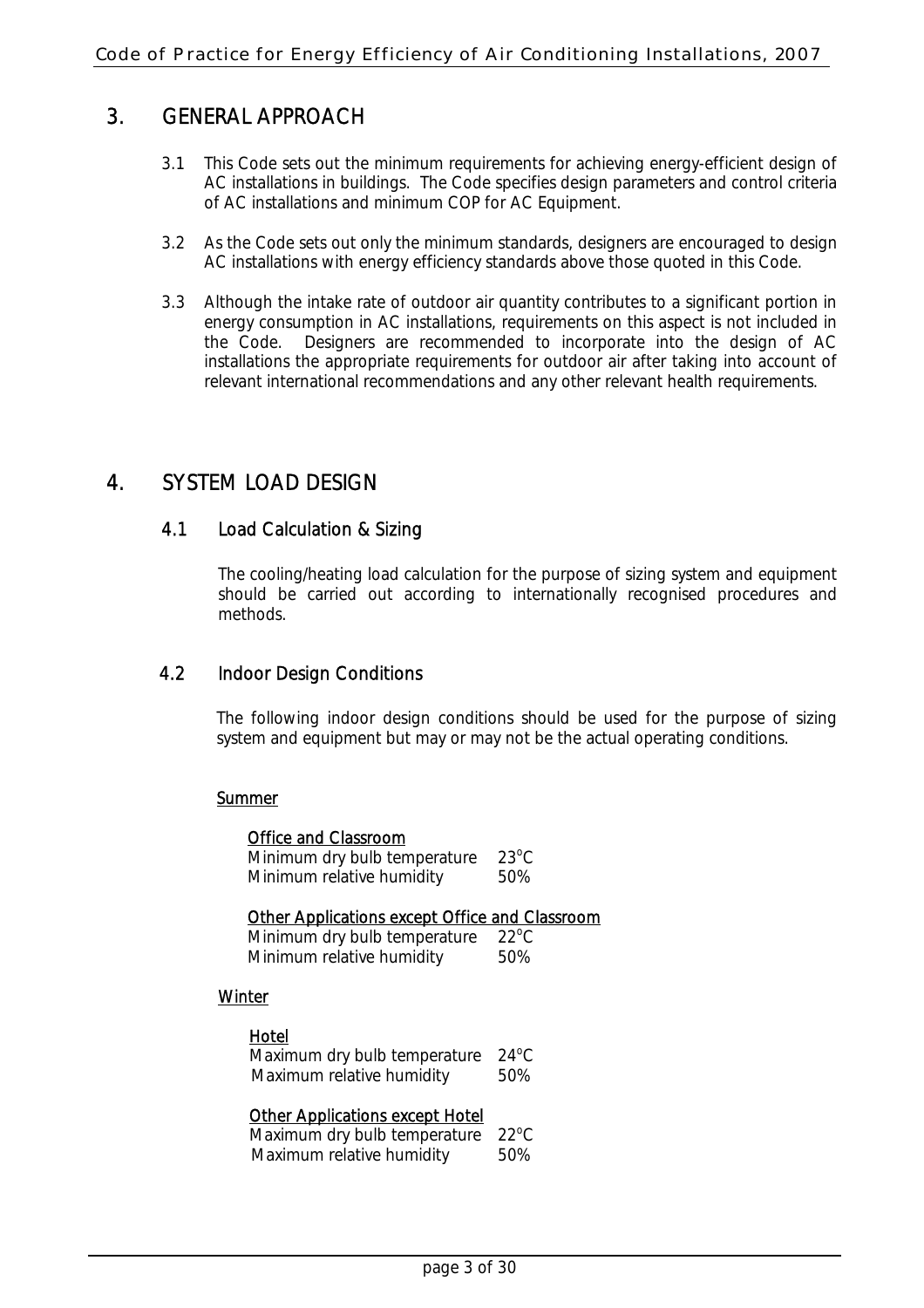## 4.3 Outdoor Design Conditions

 The following outdoor design conditions should be used for purpose of sizing system and equipment but may or may not be the actual operating conditions.

| Summer                       |                  |
|------------------------------|------------------|
| Maximum dry bulb temperature | $33.5^{\circ}$ C |
| Maximum relative humidity    | 68%              |
| Winter                       |                  |
| Minimum dry bulb temperature | $7^{\circ}$ C.   |
| Minimum relative humidity    | 40%              |

## 5. AIR SIDE SYSTEM DESIGN CRITERIA

## 5.1 Air Distribution System

## 5.1.1 Separate Distribution System

 If zones have special process temperature requirements and/or humidity requirements, they shall be served by air distribution systems separate from those serving the zones requiring only comfort conditions; or shall be provided with supplementary control specifically for comfort purposes only.

Exceptions :

- (a) The total supply air to the comfort heating or cooling zone(s) is no more than 25% of the total system supply air primarily used for above special process purposes.
- (b) The total conditioned floor area of the zones requiring comfort heating or cooling is smaller than 100 $m^2$ .

## 5.1.2 Air Leakage Limit On Ductwork

At least 25% in area of ductwork which is designed to operate at operating static pressure in excess of 750 Pa shall be leakage tested in accordance with the air leakage limit set on table(5.1) :

## Table(5.1) : Air Leakage Limit On Ductwork

| Leakage Class | <b>Operating Static Pressure</b><br>'Paì | Air Leakage Limit<br>(L/s per $m^2$ of duct surface) |
|---------------|------------------------------------------|------------------------------------------------------|
|               | above 750 to 1000                        | 0.009 x $p^{0.65}$                                   |
|               | above 1000 to 2000                       | 0.003 x $p^{0.65}$                                   |
|               | above 2000                               | 0.001 x $p^{0.65}$                                   |

Note : where  $\rho$  is the operating static pressure in Pascal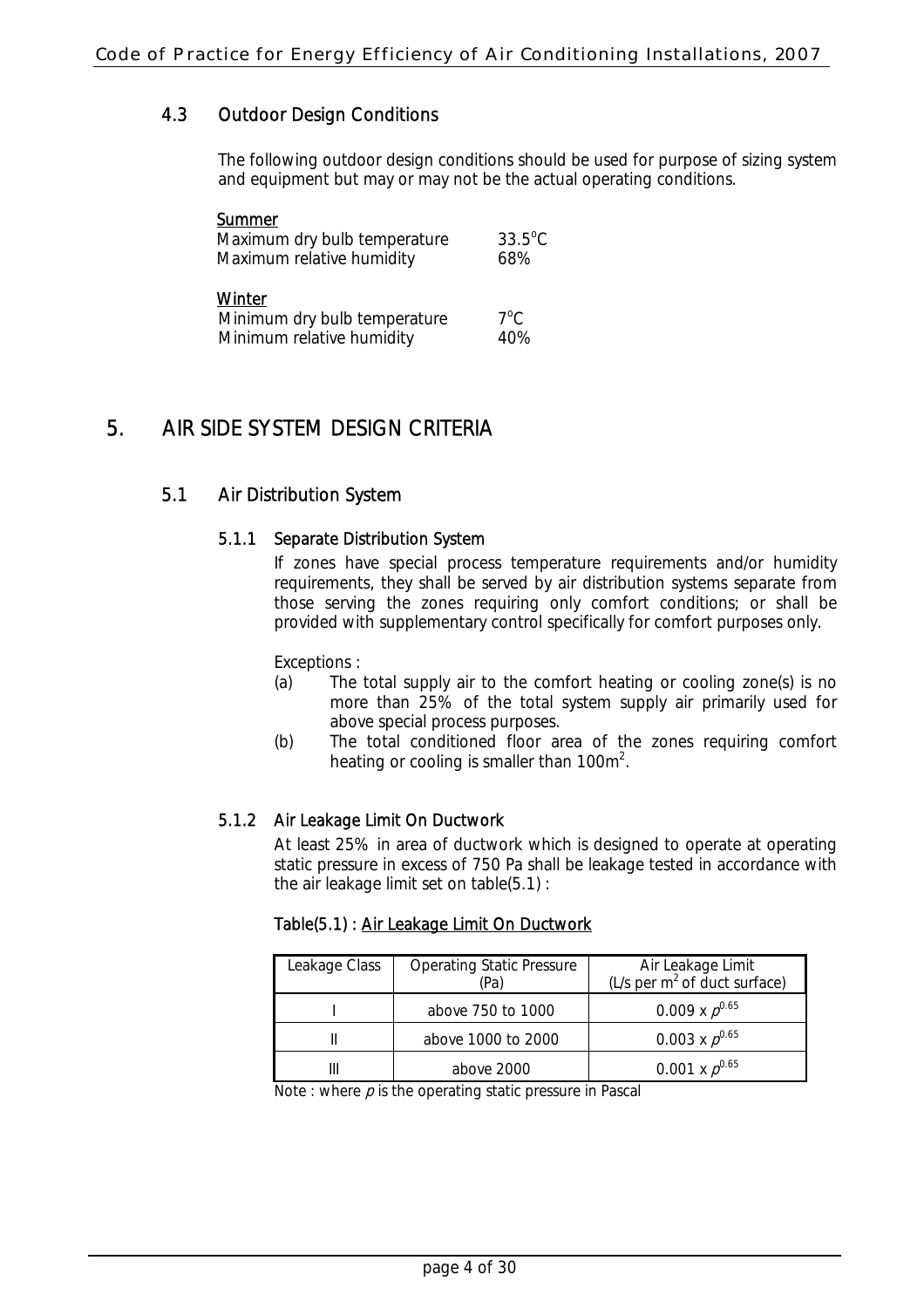## 5.2 Fan System

## 5.2.1 General

The total fan motor power of a fan system is the sum of the fan motor power of all fans which are required, at design conditions, to intake outdoor air, circulate air between the heating or cooling source and the conditioned space(s) and, where applicable, exhaust it to the outdoors and shall satisfy clause (5.2.2) or clause (5.2.3).

Exceptions :

- (a) System with total fan motor power less than 5 kW.
- (b) System with only fan-coil unit(s) of individual fan motor power less than 5 kW.

in which case the fan motor efficiency values shall also be indicated (FORM AC-F1).

Additional fan motor power required by air treatment or filtering systems with clean pressure drop over 250 Pa need not be included. It can be calculated by using the following equation and be deducted from the total fan motor power.

$$
P_f = V \times (P_d - 250) / (\eta_m \times \eta_f \times \eta_d)
$$

where  $P_f$  = Fan motor power for air treatment/filtering - W

- $V =$  Air volume flow rate  $m^3/s$ 
	- $P_d$  = Clean air pressure drop of the filtering system Pa
	- $\eta_m =$  Motor efficiency
	- $\eta_f$  = Fan efficiency
	- $\eta_d$  = Drive/belt efficiency

## 5.2.2 Constant Air Volume(CAV) Fan System

The total fan motor power required for a CAV fan system supplying constant air volume at design conditions shall not exceed 1.6 W per L/s of supply air quantity.

The requirement will be considered as having complied with if the total fan motor power has to exceed 1.6 W per L/s of supply air quantity in order to meet special design needs, such as statutory, safety and health requirements. In such cases, applicants shall state in the "Fan Motor Power Worksheet" (FORM AC-F1) in their submissions that the limit is exceeded and provide the justifications.

## 5.2.3 Variable Air Volume(VAV) Fan System

5.2.3.1 The total fan motor power required for a VAV fan system of being able to vary system air volume automatically as a function of load at design conditions shall not exceed 2.1 W per L/s of supply air quantity.

> The requirement will be considered as having complied with if the total fan motor power has to exceed 2.1 W per L/s of supply air quantity in order to meet special design needs, such as statutory, safety and health requirements. In such cases, applicants shall state in the "Fan Motor Power Worksheet" (FORM AC-F1) in their submissions that the limit is exceeded and provide the justifications.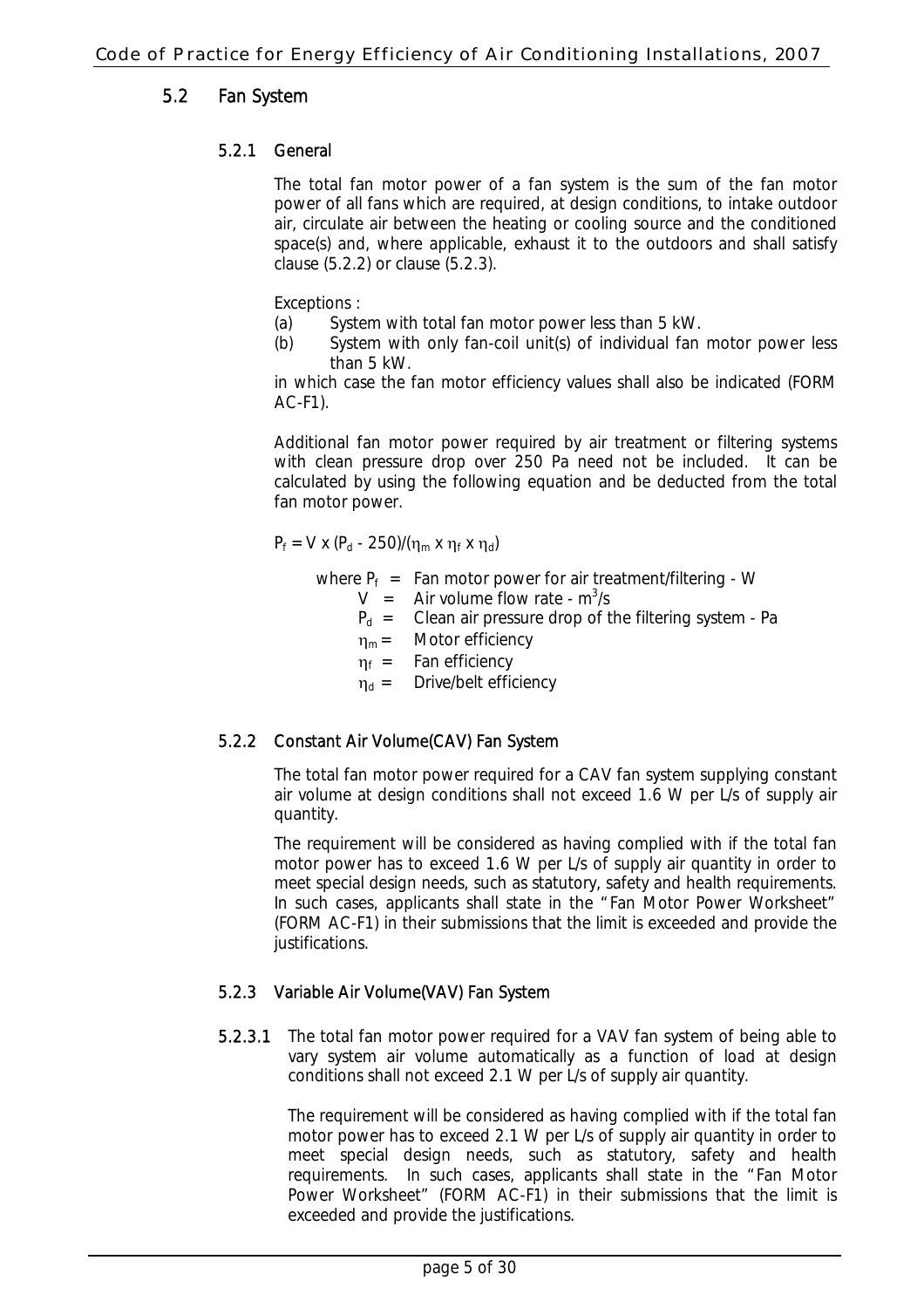## Code of Practice for Energy Efficiency of Air Conditioning Installations, 2007

5.2.3.2 Any individual supply fan with a fan motor power of 5 kW or greater shall incorporate controls and devices such that the fan motor demands no more than 55 % of design wattage at 50% of design air volume.

## 6. WATER SIDE SYSTEM DESIGN CRITERIA

## 6.1 Pumping System

## Variable Flow

Pumping systems shall be designed for variable flow if control valves of the system are designed to modulate or step open and closed as a function of load. The system shall be capable of reducing system flow to 50% of design flow or less.

Exceptions:

- (a) Systems where a minimum flow greater than 50% of the design flow is required for the proper operation of equipment served by the system, such as chillers.
- (b) Systems that serve no more than one control valve.
- (c) Systems that include supply water temperature reset controls.

## 6.2 Friction Loss

 The friction loss of a piping system shall not exceed 400 Pa/m. The designer shall also consider lower friction loss for noise or erosion control.

## 7. CONTROL

## 7.1 Temperature Control

- 7.1.1 Each AC system shall be provided with at least one automatic control device for regulation of temperature.
- 7.1.2 Thermostatic controls for comfort cooling should be capable of adjusting the set point temperature of the space they serve up to  $29^{\circ}$ C or higher.
- 7.1.3 Thermostatic controls for comfort heating should be capable of adjusting the set point temperature of the space they serve down to  $16^{\circ}$ C or lower.
- 7.1.4 Thermostatic controls for both comfort cooling and heating shall be capable of providing a temperature range or dead band of at least  $2.0^{\circ}$ C within which the supply of heating and cooling energy to the zone is shut off or reduced to a minimum.
	- Exception : Thermostats that require manual changeover between heating and cooling modes.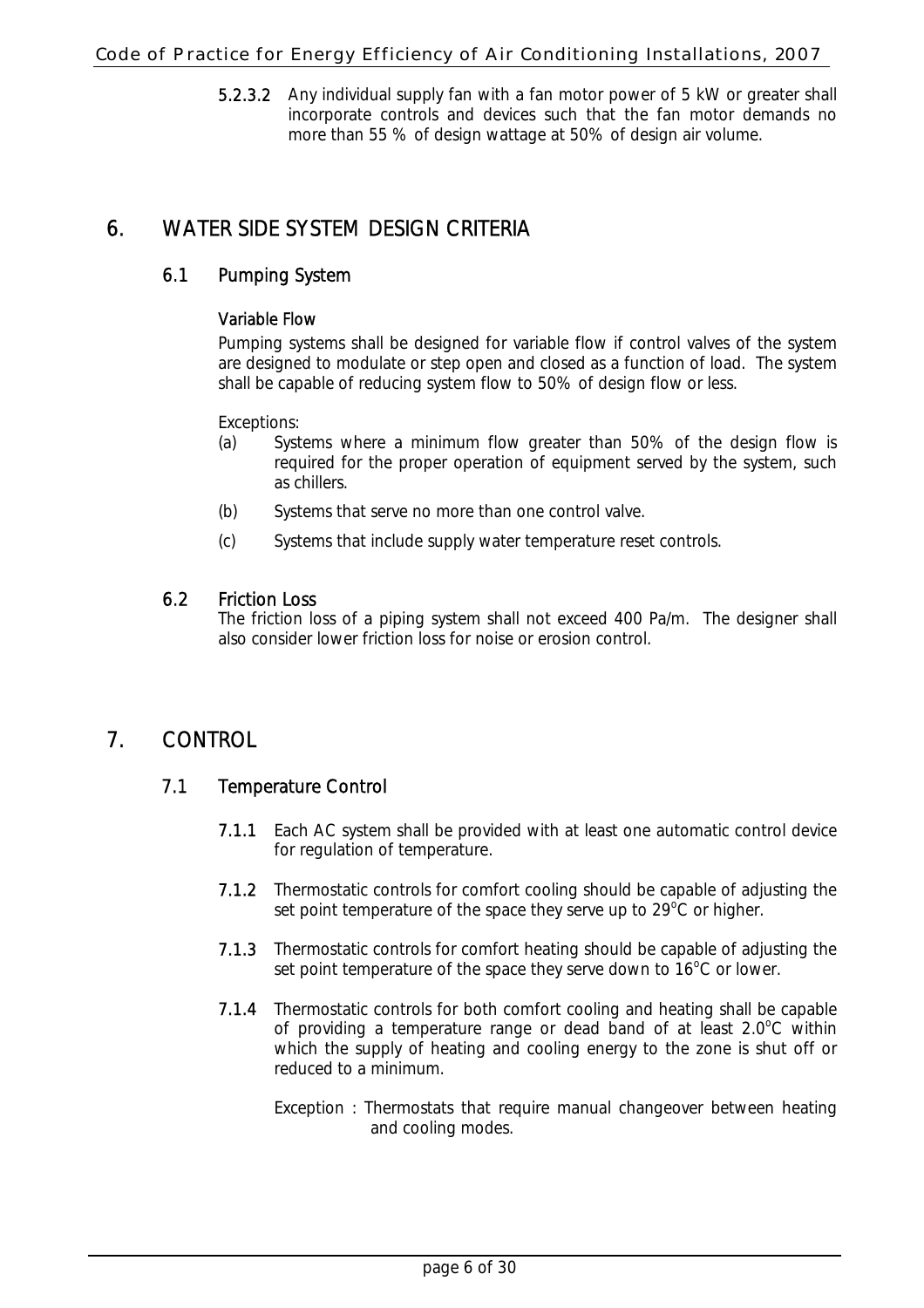## 7.2 Humidity Control

If a system is equipped with a means for adding or removing moisture to maintain specific humidity levels in a zone or zones, a humidistat shall be provided. For comfort purpose, the humidistat should be capable of preventing the use of energy to increase relative humidity above 30% during humidification or to decrease relative humidity below 60% during dehumidification.

## 7.3 Zone Control

- 7.3.1 Each air-conditioned zone shall be controlled by individual thermostatic control corresponding to temperature within the zone. As a minimum each floor of a building shall be considered as a separate zone.
	- Exceptions : Independent perimeter systems that are designed to offset only envelope heat losses or gains, or both, may be used to serve one or more zones which are also served by an interior system with the following limitations :
		- (a) the perimeter system includes at least one thermostatic control zone for each building exposure having exterior walls facing only one orientation for contiguous distance of 15 m or more, and
		- (b) the perimeter system heating and cooling supply are controlled by thermostat(s) located within the zone(s) served by the system.
- 7.3.2 Where both heating and cooling energy are provided to a zone, the controls shall not permit :
	- a) heating previously cooled air
	- b) cooling previously heated air
	- c) both heating and cooling operating at the same time.

Exceptions:

- (a) Variable air volume(VAV) systems which, during periods of occupancy, are designed to reduce the air supply to each zone to a minimum before reheating, recooling or mixing takes places. This minimum volume shall be no greater than 30% of the peak supply volume.
- (b) At least 75% of the energy for reheating or for providing warm air in mixing systems is provided from a site-recovered or site-solar energy source.
- (c) Zones with a peak supply air quantity of 140 L/s or less.
- (d) Zones where specified humidity levels are required to satisfy process needs.
- (e) Reheating or recooling of outdoor air which has been previously precooled or preheated by pretreated air handling units(PAUs).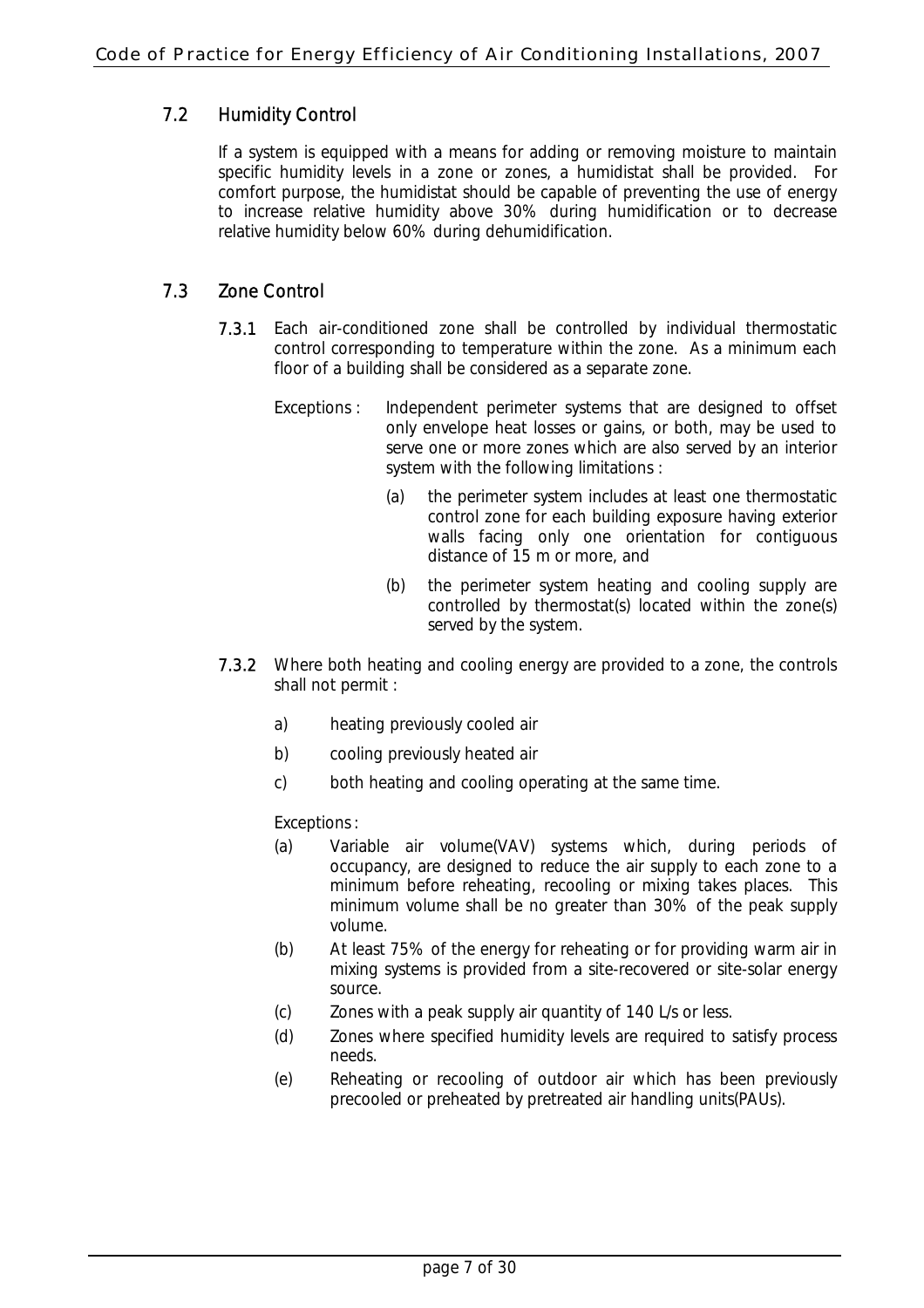## 7.4 Off Hours Control

- 7.4.1 Each AC system should be equipped with automatic controls capable of accomplishing a reduction of energy use through control setback or equipment shutdown during periods of non-use of the spaces served by the system.
	- Exception : System with cooling or heating capacity not more than 10 kW may be controlled by readily accessible manual off-hour control.
- 7.4.2 For hotels, each hotel guest room and multiple room suite should be provided with a single master switch at the main entry door to each guest room or suite or each room within a suite to reduce energy use during the period of non-use. The master switch should be able to perform one of the following functions:
	- a) turn off the conditioned air supply, except outdoor air, to the room(s).
	- b) reset the thermostatic setting to reduce energy use.
	- c) reset the thermostatic setting together with reduction of fan speed.

## 8. INSULATION

## 8.1 General

All chilled water pipes, refrigerant pipes, ductworks and air handling unit(AHU) casings should be insulated with a minimum insulation thickness in accordance with Equation 8-1, 8-2 or 8-3 as quoted in clause (8.2).

Table(8.1) through Table(8.6) of minimum insulation thickness for chilled water pipes, refrigerant pipes, ductworks and AHU casings respectively are developed based on certain assumed parameters and operating conditions for designers' reference. In case operating conditions or material parameters are different from those assumed in the following tables, Equation 8-1, 8-2 or 8-3 should be used to determine the minimum insulation thickness.

## 8.2 Minimum Insulation Thickness

The minimum insulation thickness for pipeworks, ductworks and AHU casings should be determined in accordance with Equation 8-1, 8-2 or 8-3 (see Appendix Part A for sample calculations) :-

| $\chi = 10^3$ x $\lambda$ /h x {( $\theta$ <sub>d</sub> - $\theta$ <sub>l</sub> )/( $\theta$ <sub>m</sub> - $\theta$ <sub>d</sub> )} | (Equation 8-1)                                  |
|--------------------------------------------------------------------------------------------------------------------------------------|-------------------------------------------------|
| $\chi$ = 0.5(d <sub>o</sub> + 2L <sub>a</sub> ) x ln [1 + 2L <sub>a</sub> /d <sub>o</sub> ]                                          | (Equation 8-2) for pipes                        |
| $\chi$ = L <sub>a</sub>                                                                                                              | (Equation 8-3) for ductworks and AHU<br>casings |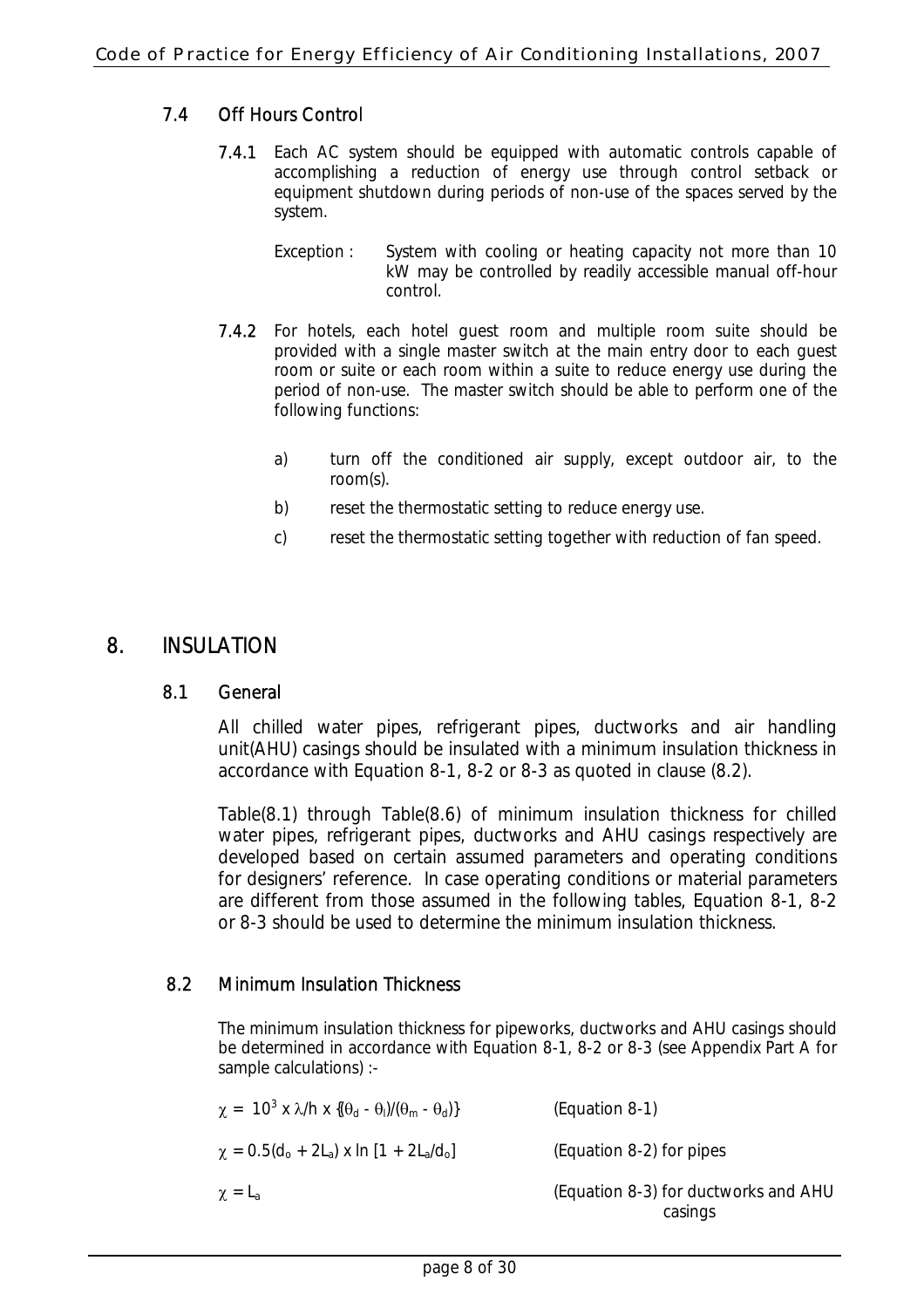## Code of Practice for Energy Efficiency of Air Conditioning Installations, 2007

- where  $\chi$  = Provisional thickness adopted for calculation purposes, which is related to the actual minimum thickness  $L_a$  by Equation 8-2. mm
	- $L_a$  = Actual minimum thickness mm
	- $d_0$  = Outside diameter of pipe or tube mm<br>  $h =$  Surface coefficient of external surface of
	- h = Surface coefficient of external surface of insulation W/( $m^2$  °C)
	- $\lambda$  = Thermal conductivity of insulating material W/(m °C)
	- $\theta_d$  = Dew point temperature  $^{\circ}C$
	- $\theta_1$  = Temperature of the cold surface(line temperature) <sup>o</sup>C
	- $\theta_{\rm m}$  = Temperature of the ambient still air <sup>o</sup>C

## 8.3 Piping Insulation

## 8.3.1 Chilled Water Pipe

All chilled water pipes should be insulated with minimum insulation thickness in accordance with clause 8.2 or Table(8.1) or Table(8.2).

## Table(8.1) : Minimum Insulation Thickness for Indoor Chilled Water Pipe

| Indoor                                                                    |                                         |                           |                                                             |                |  |  |  |
|---------------------------------------------------------------------------|-----------------------------------------|---------------------------|-------------------------------------------------------------|----------------|--|--|--|
| Minimum Thickness of Insulation for Chilled Water Pipe Installations (mm) |                                         |                           |                                                             |                |  |  |  |
|                                                                           |                                         |                           | Thermal Conductivity <sup>(2)</sup> , $\lambda$ - W/(m °C·) |                |  |  |  |
|                                                                           | 0.024                                   |                           | 0.04                                                        |                |  |  |  |
|                                                                           | <b>Indoor Conditions</b><br>(still air) |                           | <b>Indoor Conditions</b><br>(still air)                     |                |  |  |  |
| Nominal size<br>of Pipe $\text{(mm)}^{(1)}$                               |                                         | 28°C, 80% RH 30°C, 95% RH | 28°C, 80% RH                                                | 30°C, 95% RH   |  |  |  |
|                                                                           | $h^{(3)} = 5.7$                         | $\overline{h}^{(3)} = 10$ | $h^{(3)} = 5.7$                                             | $h^{(3)} = 10$ |  |  |  |
| 15                                                                        | 15                                      | 35                        | 22                                                          | 51             |  |  |  |
| 20                                                                        | 15                                      | 36                        | 23                                                          | 54             |  |  |  |
| 25                                                                        | 16<br>38                                |                           | 24                                                          | 57             |  |  |  |
| 32                                                                        | 17                                      | 40                        | 25                                                          | 60             |  |  |  |
| 40                                                                        | 17                                      | 41                        | 26                                                          | 61             |  |  |  |
| 50                                                                        | 18                                      | 43                        | 27                                                          | 64             |  |  |  |
| 65                                                                        | 18                                      | 45                        | 28                                                          | 68             |  |  |  |
| 80                                                                        | 19                                      | 47                        | 29                                                          | 70             |  |  |  |
| 100                                                                       | 19                                      | 49                        | 30                                                          | 73             |  |  |  |
| 125                                                                       | 19                                      | 50                        | 30                                                          | 76             |  |  |  |
| 150                                                                       | 20                                      | 52                        | 30                                                          | 79             |  |  |  |
| 200                                                                       | 20                                      | 54                        | 32                                                          | 83             |  |  |  |
| 250                                                                       | 20                                      | 55                        | 32                                                          | 85             |  |  |  |
| 300                                                                       | 21                                      | 56                        | 33                                                          | 88             |  |  |  |
| 350                                                                       | 21                                      | 57                        | 33                                                          | 89             |  |  |  |
| 400                                                                       | 21                                      | 57                        | 33                                                          | 90             |  |  |  |

Notes : (1) The above table assumes pipes to be steel pipe of BS1387 or BS3600. For other metal pipes, same insulation thickness is applied to comparable outer diameters.

- (2) The insulation thickness in above table is based on thermal conductivity rated at  $20^{\circ}$ C mean for fluid operating temperature of  $5^{\circ}$ C.
- (3) The surface coefficient h=5.7 is assumed for bright metal surfaces and h=10 for cement or black matt surfaces at indoor still air condition.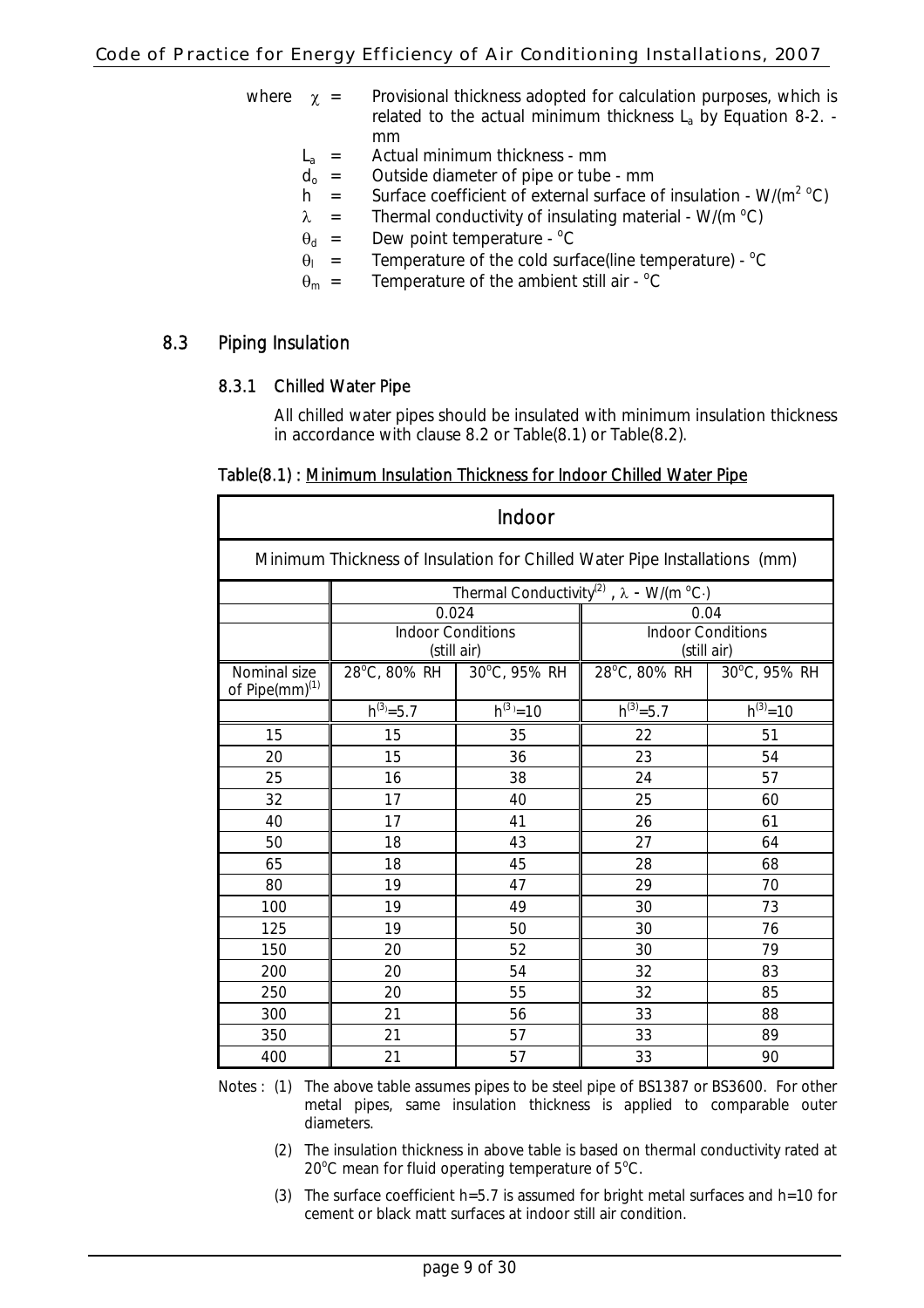| Outdoor                                                                   |                                                  |                  |                                                              |                                                  |  |  |  |
|---------------------------------------------------------------------------|--------------------------------------------------|------------------|--------------------------------------------------------------|--------------------------------------------------|--|--|--|
| Minimum Thickness of Insulation for Chilled Water Pipe Installations (mm) |                                                  |                  |                                                              |                                                  |  |  |  |
|                                                                           |                                                  |                  | Thermal Conductivity <sup>(2)</sup> , $\lambda$ - W/(m · °C) |                                                  |  |  |  |
|                                                                           | 0.024                                            |                  | 0.04                                                         |                                                  |  |  |  |
|                                                                           | <b>Outdoor Conditions</b><br>(wind speed = 1m/s) |                  |                                                              | <b>Outdoor Conditions</b><br>(wind speed = 1m/s) |  |  |  |
| Nominal size<br>of Pipe(mm) <sup>(1)</sup>                                | 35°C, 95% RH   35°C, 95% RH                      |                  | $35^{\circ}$ C, 95% RH                                       | $35^{\circ}$ C, 95% RH                           |  |  |  |
|                                                                           | $h^{(3)} = 9$                                    | $h^{(3)} = 13.5$ | $h^{(3)} = 9$                                                | $h^{(3)} = 13.5$                                 |  |  |  |
| 15                                                                        | 43                                               | 32               | 64                                                           | 47                                               |  |  |  |
| 20                                                                        | 46                                               | 33               | 67                                                           | 49                                               |  |  |  |
| 25                                                                        | 48                                               | 35               | 71                                                           | 52                                               |  |  |  |
| 32                                                                        | 50                                               | 37               | 75                                                           | 55                                               |  |  |  |
| 40                                                                        | 52                                               | 38               | 77                                                           | 57                                               |  |  |  |
| 50                                                                        | 54                                               | 40               | 81                                                           | 59                                               |  |  |  |
| 65                                                                        | 57                                               | 41               | 85                                                           | 62                                               |  |  |  |
| 80                                                                        | 59                                               | 42               | 88                                                           | 64                                               |  |  |  |
| 100                                                                       | 62                                               | 44               | 93                                                           | 67                                               |  |  |  |
| 125                                                                       | 64                                               | 46               | 97                                                           | 70                                               |  |  |  |
| 150                                                                       | 66                                               | 47               | 100                                                          | 72                                               |  |  |  |
| 200                                                                       | 69                                               | 49               | 105                                                          | 75                                               |  |  |  |
| 250                                                                       | 71                                               | 50               | 109                                                          | 78                                               |  |  |  |
| 300                                                                       | 72                                               | 51               | 112                                                          | 80                                               |  |  |  |
| 350                                                                       | 73                                               | 51               | 114                                                          | 81                                               |  |  |  |
| 400                                                                       | 74                                               | 52               | 116                                                          | 82                                               |  |  |  |

## Table(8.2) : Minimum Insulation Thickness for Outdoor Chilled Water Pipe

Notes : (1) The above table assumes pipes to be steel pipe of BS1387 or BS3600. For other metal pipes, same insulation thickness is applied to comparable outer diameters.

(2) The insulation thickness in above table is based on thermal conductivity rated at 20 $^{\circ}$ C mean for fluid operating temperature of  $5^{\circ}$ C.

(3) The surface coefficient h=9 is assumed for bright metal surfaces and h=13.5 for cement or black matt surfaces at outdoor condition with a wind speed of  $1m/s$ .

## 8.3.2 Refrigerant Pipe

All refrigerant pipes except pipes on high pressure side of refrigeration cycle should be insulated with minimum insulation thickness in accordance with clause (8.2) or Table(8.3), Table(8.4) or Table(8.5):-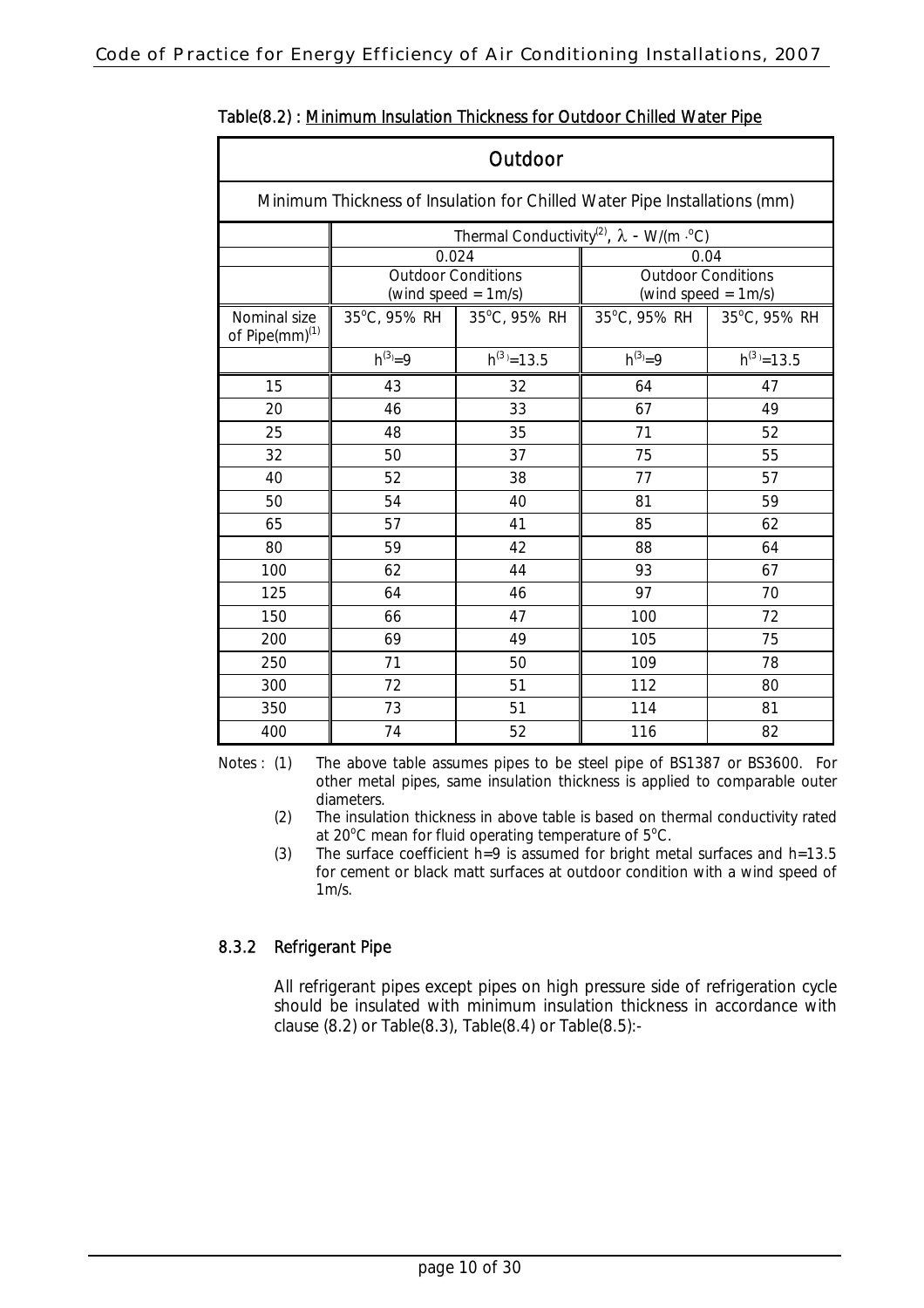| Minimum Thickness of Insulation for Refrigerant Pipe Installations (mm) |                                                    |               |                                                              |                                                    |                                    |      |                                                    |                 |      |
|-------------------------------------------------------------------------|----------------------------------------------------|---------------|--------------------------------------------------------------|----------------------------------------------------|------------------------------------|------|----------------------------------------------------|-----------------|------|
|                                                                         |                                                    |               | Indoor Condition at 28 °C, 80% RH; still air; $h^{(3)} = 10$ |                                                    |                                    |      |                                                    |                 |      |
|                                                                         |                                                    |               |                                                              |                                                    | <b>Fluid Operating Temperature</b> |      |                                                    |                 |      |
| Outer                                                                   |                                                    | $0^{\circ}$ C |                                                              |                                                    | $-10^{\circ}$ C                    |      |                                                    | $-20^{\circ}$ C |      |
| Diameter of<br>Pipe $\text{(mm)}^{(1)}$                                 | Thermal<br>Conductivity <sup>(2)</sup> , $\lambda$ |               |                                                              | Thermal<br>Conductivity <sup>(2)</sup> , $\lambda$ |                                    |      | Thermal<br>Conductivity <sup>(2)</sup> , $\lambda$ |                 |      |
|                                                                         | 0.02                                               | 0.03          | 0.04                                                         | 0.02                                               | 0.03                               | 0.04 | 0.02                                               | 0.03            | 0.04 |
| 6                                                                       | 8                                                  | 10            | 13                                                           | 10                                                 | 13                                 | 16   | 12                                                 | 16              | 20   |
| 8                                                                       | 8                                                  | 11            | 14                                                           | 10                                                 | 14                                 | 18   | 13                                                 | 17              | 21   |
| 10                                                                      | 8                                                  | 11            | 14                                                           | 11                                                 | 15                                 | 18   | 13                                                 | 18              | 22   |
| 12                                                                      | 9                                                  | 12            | 15                                                           | 11                                                 | 15                                 | 19   | 14                                                 | 19              | 23   |
| 15                                                                      | 9                                                  | 12            | 15                                                           | 12                                                 | 16                                 | 20   | 14                                                 | 20              | 25   |
| 22                                                                      | 10                                                 | 13            | 17                                                           | 13                                                 | 18                                 | 22   | 16                                                 | 21              | 27   |
| 28                                                                      | 10                                                 | 14            | 18                                                           | 13                                                 | 18                                 | 23   | 16                                                 | 22              | 28   |
| 35                                                                      | 10                                                 | 15            | 18                                                           | 14                                                 | 19                                 | 24   | 17                                                 | 23              | 29   |
| 42                                                                      | 11                                                 | 15            | 19                                                           | 14                                                 | 20                                 | 25   | 18                                                 | 24              | 30   |
| 54                                                                      | 11                                                 | 15            | 20                                                           | 15                                                 | 21                                 | 26   | 18                                                 | 25              | 32   |
| 76                                                                      | 11                                                 | 16            | 21                                                           | 15                                                 | 22                                 | 28   | 19                                                 | 27              | 34   |

## Table(8.3) : Minimum Insulation Thickness for Indoor Refrigerant Pipe (Case 1)

## Table(8.4) : Minimum Insulation Thickness for Indoor Refrigerant Pipe (Case 2)

| Minimum Thickness of Insulation for Refrigerant Pipe Installations (mm) |                                                              |                                         |      |                                    |                                         |      |      |                                         |      |
|-------------------------------------------------------------------------|--------------------------------------------------------------|-----------------------------------------|------|------------------------------------|-----------------------------------------|------|------|-----------------------------------------|------|
|                                                                         | Indoor Condition at 30 °C, 95% RH; still air; $h^{(3)} = 10$ |                                         |      |                                    |                                         |      |      |                                         |      |
|                                                                         |                                                              |                                         |      | <b>Fluid Operating Temperature</b> |                                         |      |      |                                         |      |
| Outer                                                                   |                                                              | $O^{\circ}C$                            |      |                                    | $-10^{\circ}$ C                         |      |      | $-20^{\circ}$ C                         |      |
| Diameter of                                                             |                                                              | Thermal                                 |      |                                    | Thermal                                 |      |      | Thermal                                 |      |
| Pipe $\text{(mm)}^{(1)}$                                                |                                                              | Conductivity <sup>(2)</sup> , $\lambda$ |      |                                    | Conductivity <sup>(2)</sup> , $\lambda$ |      |      | Conductivity <sup>(2)</sup> , $\lambda$ |      |
|                                                                         | 0.02                                                         | 0.03                                    | 0.04 | 0.02                               | 0.03                                    | 0.04 | 0.02 | 0.03                                    | 0.04 |
| 6                                                                       | 26                                                           | 36                                      | 44   | 33                                 | 45                                      | 56   | 39   | 53                                      | 67   |
| 8                                                                       | 28                                                           | 38                                      | 47   | 35                                 | 48                                      | 60   | 42   | 57                                      | 71   |
| 10                                                                      | 29                                                           | 40                                      | 50   | 37                                 | 50                                      | 62   | 44   | 60                                      | 75   |
| 12                                                                      | 31                                                           | 42                                      | 52   | 38                                 | 52                                      | 65   | 45   | 62                                      | 78   |
| 15                                                                      | 32                                                           | 44                                      | 54   | 40                                 | 55                                      | 68   | 48   | 65                                      | 81   |
| 22                                                                      | 35                                                           | 48                                      | 59   | 44                                 | 60                                      | 74   | 52   | 71                                      | 89   |
| 28                                                                      | 37                                                           | 50                                      | 63   | 46                                 | 63                                      | 79   | 55   | 75                                      | 94   |
| 35                                                                      | 39                                                           | 53                                      | 66   | 49                                 | 66                                      | 83   | 58   | 79                                      | 99   |
| 42                                                                      | 40                                                           | 55                                      | 69   | 51                                 | 69                                      | 86   | 60   | 82                                      | 103  |
| 54                                                                      | 42                                                           | 58                                      | 73   | 53                                 | 73                                      | 91   | 64   | 87                                      | 109  |
| 76                                                                      | 45                                                           | 63                                      | 78   | 57                                 | 79                                      | 99   | 69   | 94                                      | 118  |

Note : (1) The above tables assume pipes to be copper pipe of BS2871 : Part 1. For other metal pipes, same insulation thickness is applied to comparable outer diameters.

- (2) The insulation thickness in above tables are based on thermal conductivity rated at 20°C mean.
- (3) The surface coefficient h=10 is assumed for cement or black matt surfaces at indoor still air condition.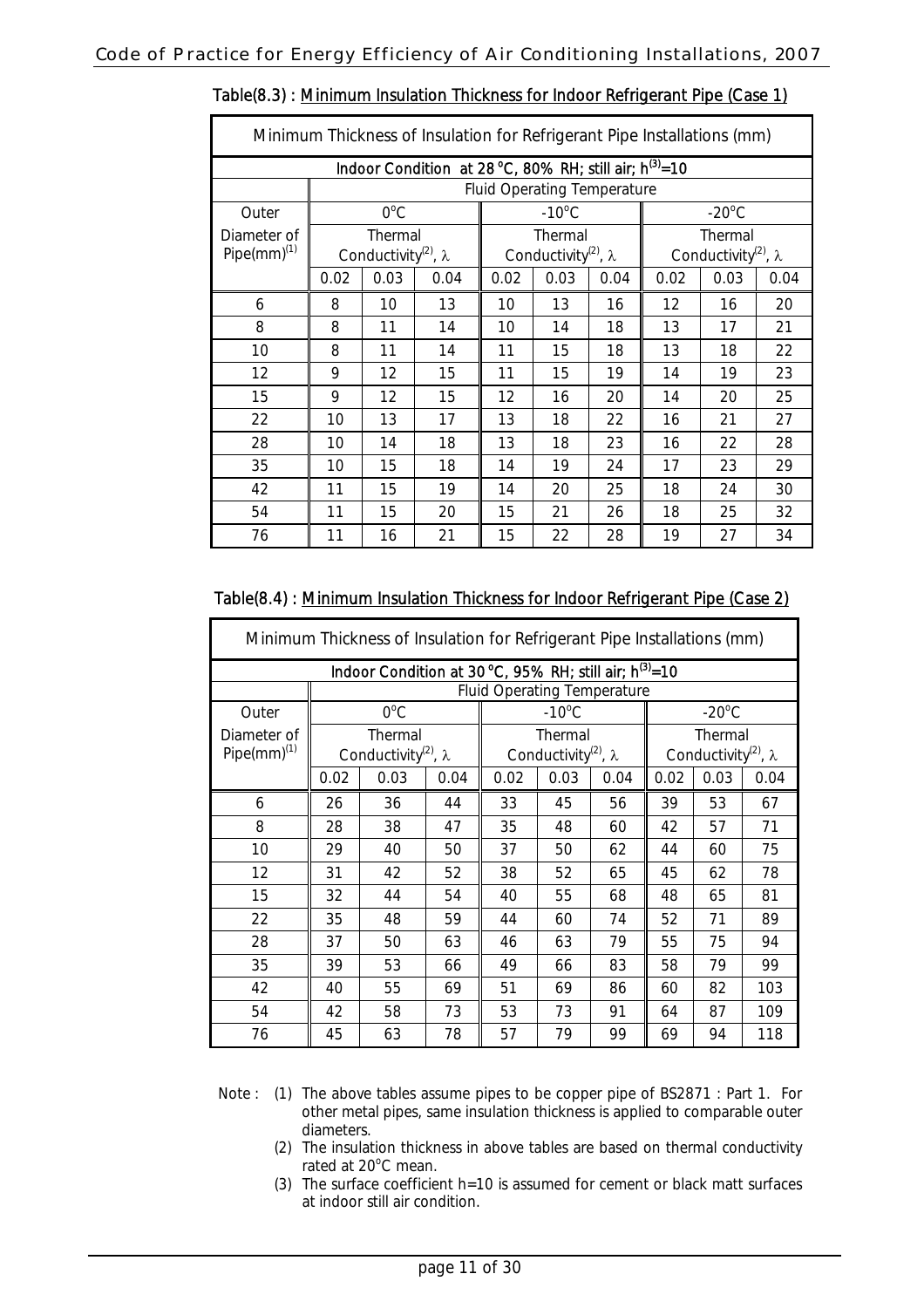|                          | Minimum Thickness of Insulation for Refrigerant Pipe Installations (mm)<br>Outdoor Condition at 35 °C, 95% RH; wind speed = 1m/s; $h^{(3)}$ =13.5 |                                                    |      |                                    |                                         |      |         |                                         |      |
|--------------------------|---------------------------------------------------------------------------------------------------------------------------------------------------|----------------------------------------------------|------|------------------------------------|-----------------------------------------|------|---------|-----------------------------------------|------|
|                          |                                                                                                                                                   |                                                    |      |                                    |                                         |      |         |                                         |      |
|                          |                                                                                                                                                   |                                                    |      | <b>Fluid Operating Temperature</b> |                                         |      |         |                                         |      |
| Outer                    |                                                                                                                                                   | $O^{\circ}C$<br>$-10^{\circ}$ C<br>$-20^{\circ}$ C |      |                                    |                                         |      |         |                                         |      |
| Diameter of              |                                                                                                                                                   | Thermal<br>Thermal                                 |      |                                    |                                         |      | Thermal |                                         |      |
| Pipe $\text{(mm)}^{(1)}$ |                                                                                                                                                   | Conductivity <sup>(2)</sup> , $\lambda$            |      |                                    | Conductivity <sup>(2)</sup> , $\lambda$ |      |         | Conductivity <sup>(2)</sup> , $\lambda$ |      |
|                          | 0.02                                                                                                                                              | 0.03                                               | 0.04 | 0.02                               | 0.03                                    | 0.04 | 0.02    | 0.03                                    | 0.04 |
| 6                        | 23                                                                                                                                                | 32                                                 | 40   | 29                                 | 39                                      | 49   | 33      | 46                                      | 57   |
| 8                        | 25                                                                                                                                                | 34                                                 | 42   | 30                                 | 41                                      | 52   | 36      | 49                                      | 61   |
| 10                       | 26                                                                                                                                                | 36                                                 | 45   | 32                                 | 44                                      | 54   | 38      | 51                                      | 64   |
| 12                       | 27                                                                                                                                                | 37                                                 | 46   | 33                                 | 45                                      | 57   | 39      | 53                                      | 66   |
| 15                       | 29                                                                                                                                                | 39                                                 | 49   | 35                                 | 48                                      | 59   | 41      | 56                                      | 70   |
| 22                       | 31                                                                                                                                                | 43                                                 | 53   | 38                                 | 52                                      | 65   | 45      | 61                                      | 76   |
| 28                       | 33                                                                                                                                                | 45                                                 | 56   | 40                                 | 55                                      | 69   | 48      | 64                                      | 80   |
| 35                       | 35                                                                                                                                                | 48                                                 | 59   | 42                                 | 58                                      | 72   | 50      | 68                                      | 85   |
| 42                       | 36                                                                                                                                                | 49                                                 | 62   | 44                                 | 60                                      | 75   | 52      | 71                                      | 88   |
| 54                       | 38                                                                                                                                                | 52                                                 | 65   | 46                                 | 64                                      | 80   | 55      | 75                                      | 93   |
| 76                       | 41                                                                                                                                                | 56                                                 | 70   | 50                                 | 69                                      | 86   | 59      | 80                                      | 101  |

## Table (8.5) : Minimum Insulation Thickness for Outdoor Refrigerant Pipe

Note : (1) The table assumes pipes to be copper pipe of BS2871 : Part 1. For other metal pipes, same insulation thickness is applied to comparable outer diameters.

- (2) Insulation thickness is based on thermal conductivity rated at  $20^{\circ}$ C mean.
- (3) The surface coefficient h=13.5 is assumed for cement or black matt surfaces at outdoor condition with a wind speed of 1m/s.

## 8.4 Ductwork and AHU Casing Insulation

All ductworks & AHU casings carrying warmed or chilled air should be insulated with a minimum thickness in accordance with clause (8.2) or Table (8.6) :

| Table(8.6): Minimum Insulation Thickness for Ductworks and AHU Casings |  |  |  |  |
|------------------------------------------------------------------------|--|--|--|--|
|                                                                        |  |  |  |  |

| Minimum Insulation Thickness (mm)                                                   |                                                              |      |       |      |
|-------------------------------------------------------------------------------------|--------------------------------------------------------------|------|-------|------|
| Maximum temp. difference <sup>(1)</sup>                                             | Thermal conductivity <sup>(2)</sup> - $\lambda$ - W/(m · °C) |      |       |      |
|                                                                                     | 0.024                                                        | 0.04 | 0.055 | 0.07 |
| 15 <sup>o</sup> C max, for indoor condition at<br>80%RH; still air; $h^{(3)} = 5.7$ | 13                                                           | 21   | 29    | 37   |
| 15°C max. for indoor condition at<br>95%RH; still air; $h^{(3)} = 10$               | 43                                                           | 72   | 99    | 126  |
| 20°C max. for outdoor condition at<br>95%RH; wind speed = $1m/s$ ; $h^{(3)} = 13.5$ | 38                                                           | 63   | 87    |      |

- Notes : (1) The maximum temperature difference at design conditions is the greatest temperature difference between the space within which the duct is located and the design temperature of the air carried by the duct. Where the duct is used for both heating and cooling purposes, the larger temperature difference should be used.
	- (2) The insulation thickness in above table is based on thermal conductivity rated at  $20^{\circ}$ C mean.
	- (3) The surface coefficient h=5.7 is assumed for bright metal surfaces at indoor still air condition; h=10 for cement or black matt surfaces at indoor still air condition and h=13.5 for cement or black matt surfaces at outdoor condition with a wind speed of  $1m/s$ .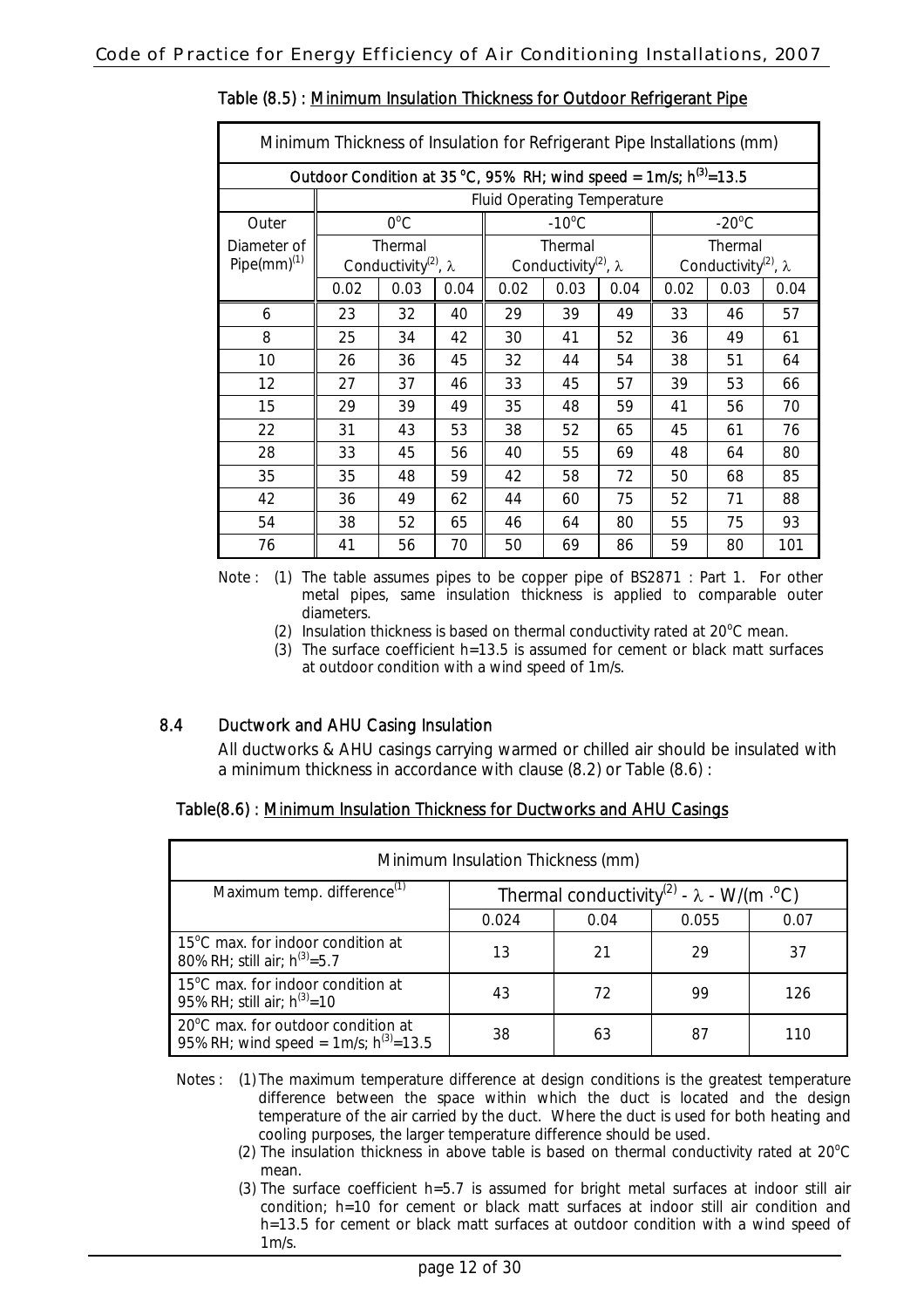## 9. MINIMUM AC EQUIPMENT EFFICIENCY

## 9.1 Factory-designed & Prefabricated, Electrically-driven Equipment

All factory-designed and pre-fabricated electrically-driven equipment shown in Table(9.5) through Table(9.12), with a rating above 10 kW of cooling/heating capacity, shall have a minimum coefficient of performance (COP) at the following specified rating conditions as listed in Table(9.1) through Table(9.4). The reference water-side fouling factor allowance shall be  $0.000018m^2$ <sup>o</sup>C/W for evaporator, and  $0.000044m^2$ <sup>0</sup>C/W for condenser. Equipment not listed in Table(9.5) through Table(9.12) have no minimum COP requirements.

Table (9.1) Standard Rating Conditions for Air-Cooled Unitary Air Conditioner

| Mode.   | Condenser Ambient                      | Room Air Entering Equipment |
|---------|----------------------------------------|-----------------------------|
| Cooling | $35^{\circ}$ C d.b.                    | 26.7°C d.b./19.4°C w.b.     |
| Heating | $7^{\circ}$ C d.b./6 $^{\circ}$ C w.b. | $21^{\circ}$ C d h          |

## Table (9.2)

## Standard Rating Conditions for Water-Cooled Unitary Air Conditioner

| Mode    | Entering Water Temp. | Room Air Entering Equipment |
|---------|----------------------|-----------------------------|
| Cooling | 29.5°C               | 26.7°C d.b./19.4°C w.b.     |

## Table (9.3)

## Standard Rating Conditions for Air-Cooled Water Chillers

| Mode    | Condenser Ambient Temp. | Chilled Water Temp. |            |
|---------|-------------------------|---------------------|------------|
|         |                         |                     | )ut        |
| oolina: | $35^{\circ}$ C          | $12.5^{\circ}$ C    | $70\sigma$ |

#### Table (9.4) Standard Rating Conditions for Water-Cooled Water Chillers

| Mode    | Condenser Water Temp. |      | Chilled Water Temp. |              |
|---------|-----------------------|------|---------------------|--------------|
|         |                       | )ut  |                     | Dut          |
| `oolina | າາວ $\epsilon$        | 2700 | 17 50C              | $\sqrt{100}$ |

## Table (9.5) Minimum COP for Air-Cooled Unitary Air Conditioner

(including Single Package and Split Type)

|                                                                                                                                                                   | $\cdot$                                                                 |                        |                |              |
|-------------------------------------------------------------------------------------------------------------------------------------------------------------------|-------------------------------------------------------------------------|------------------------|----------------|--------------|
| Capacity Range<br>(kW)                                                                                                                                            | 10 and Below                                                            | Above 10<br>& Below 40 | $40$ to<br>200 | Above<br>200 |
| Minimum COP<br>(Cooling mode)                                                                                                                                     | Comply with latest requirements on<br>Grade 3 Energy Label or better in | 2.4                    | 2.4            | 2.6          |
|                                                                                                                                                                   | The Hong Kong Voluntary Energy<br>Efficiency Labelling Scheme for       | 3 for VRV              | 2.9 for VRV    |              |
| Minimum COP<br>- Heat Pump<br>(Heating Mode)                                                                                                                      | Room Coolers, EMSD. #                                                   | 27                     | 2.8            | 29           |
| VRV: Capacity control through variation of refrigerant volume flow.<br>Available for download at http://www.emsd.gov.hk/emsd/eng/pee/eels_sch_doc.shtml<br>$\#$ : |                                                                         |                        |                |              |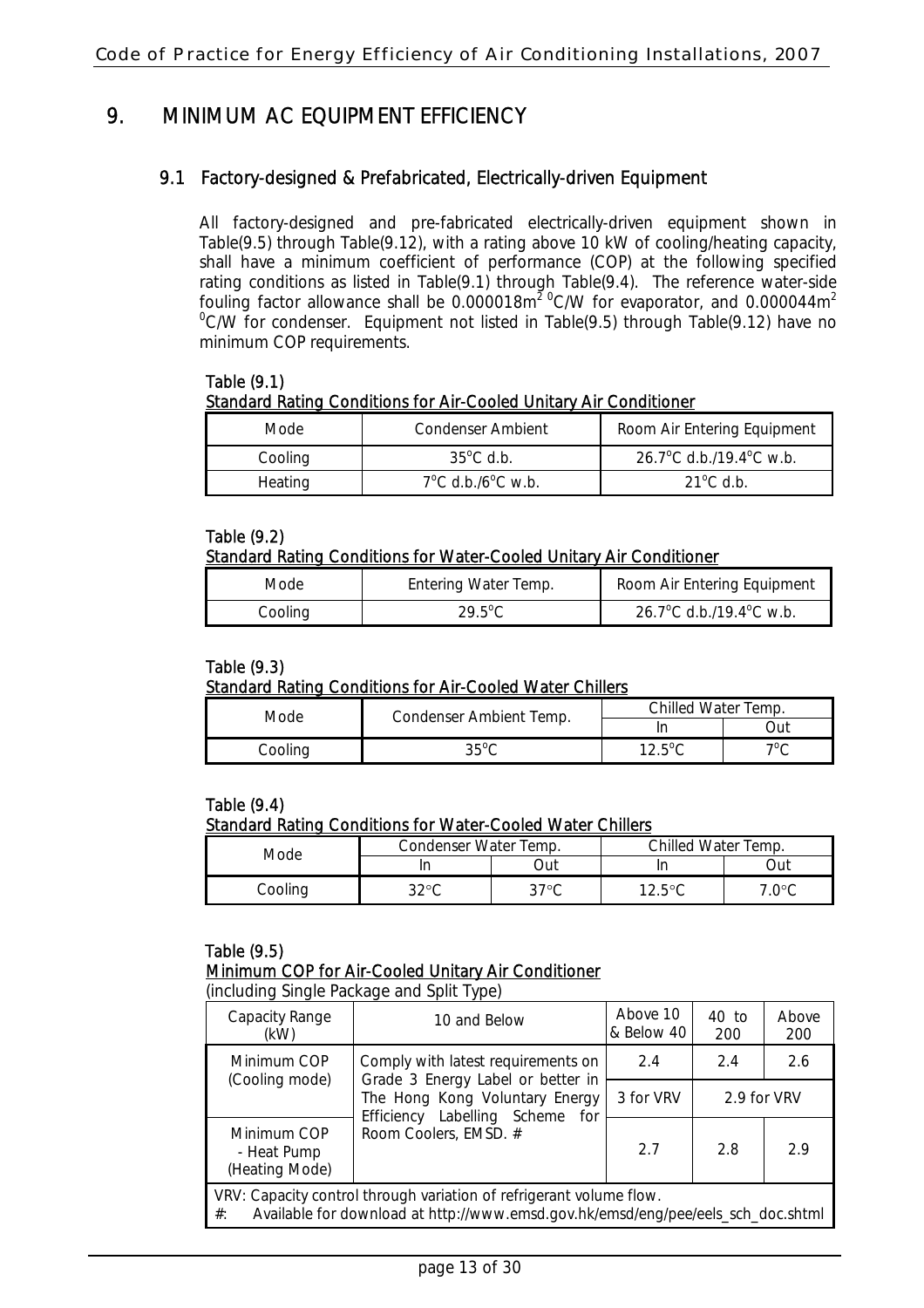## Code of Practice for Energy Efficiency of Air Conditioning Installations, 2007

## Table (9.6)

Minimum COP for Water-Cooled Unitary Air Conditioner

| Capacity Range (kW)        | All Ratings |
|----------------------------|-------------|
| Minimum COP (cooling mode) |             |

## Table (9.7)

#### Minimum COP for Air-Cooled Water Chiller with Reciprocating Compressors

| Capacity Range (kW)   | below 400 | 400 and above |
|-----------------------|-----------|---------------|
| Minimum COP (Cooling) |           |               |

## Table (9.8)

## Minimum COP for Air-Cooled Water Chiller with Centrifugal Compressors

| Capacity Range (kW)   | All Ratings |
|-----------------------|-------------|
| Minimum COP (Cooling) |             |

## Table (9.9a)

Minimum COP for Air-Cooled Water Chiller with Scroll Compressors

| Capacity Range (kW)   | All Ratings |
|-----------------------|-------------|
| Minimum COP (Cooling) |             |

## Table (9.9b)

## Minimum COP for Air-Cooled Water Chiller with Screw Compressors

| Capacity Range (kW)   | All Ratings |
|-----------------------|-------------|
| Minimum COP (Cooling) |             |

## Table (9.10)

## Minimum COP for Water-Cooled Water Chiller with Reciprocating Compressors

| Capacity Range (kW)   | Below 500 | 500 to 1000 | Above 1000 |
|-----------------------|-----------|-------------|------------|
| Minimum COP (Cooling) |           |             | 4.         |

## Table (9.11)

## Minimum COP for Water-Cooled Water Chiller with Centrifugal Compressors

| Capacity Range (kW)   | Below 500 | 500 to 1000 | Above 1000 |
|-----------------------|-----------|-------------|------------|
| Minimum COP (Cooling) |           |             |            |

## Table (9.12a)

## Minimum COP for Water-Cooled Water Chiller with Scroll Compressors

| Capacity Range (kW)   | Below 500 | 500 to 1000 | Above 1000 |
|-----------------------|-----------|-------------|------------|
| Minimum COP (Cooling) |           |             |            |

## Table (9.12b)

## Minimum COP for Water-Cooled Water Chiller with Screw Compressors

| Capacity Range (kW)   | Below 500 | 500 to 1000 | Above 1000 |
|-----------------------|-----------|-------------|------------|
| Minimum COP (Cooling) |           |             |            |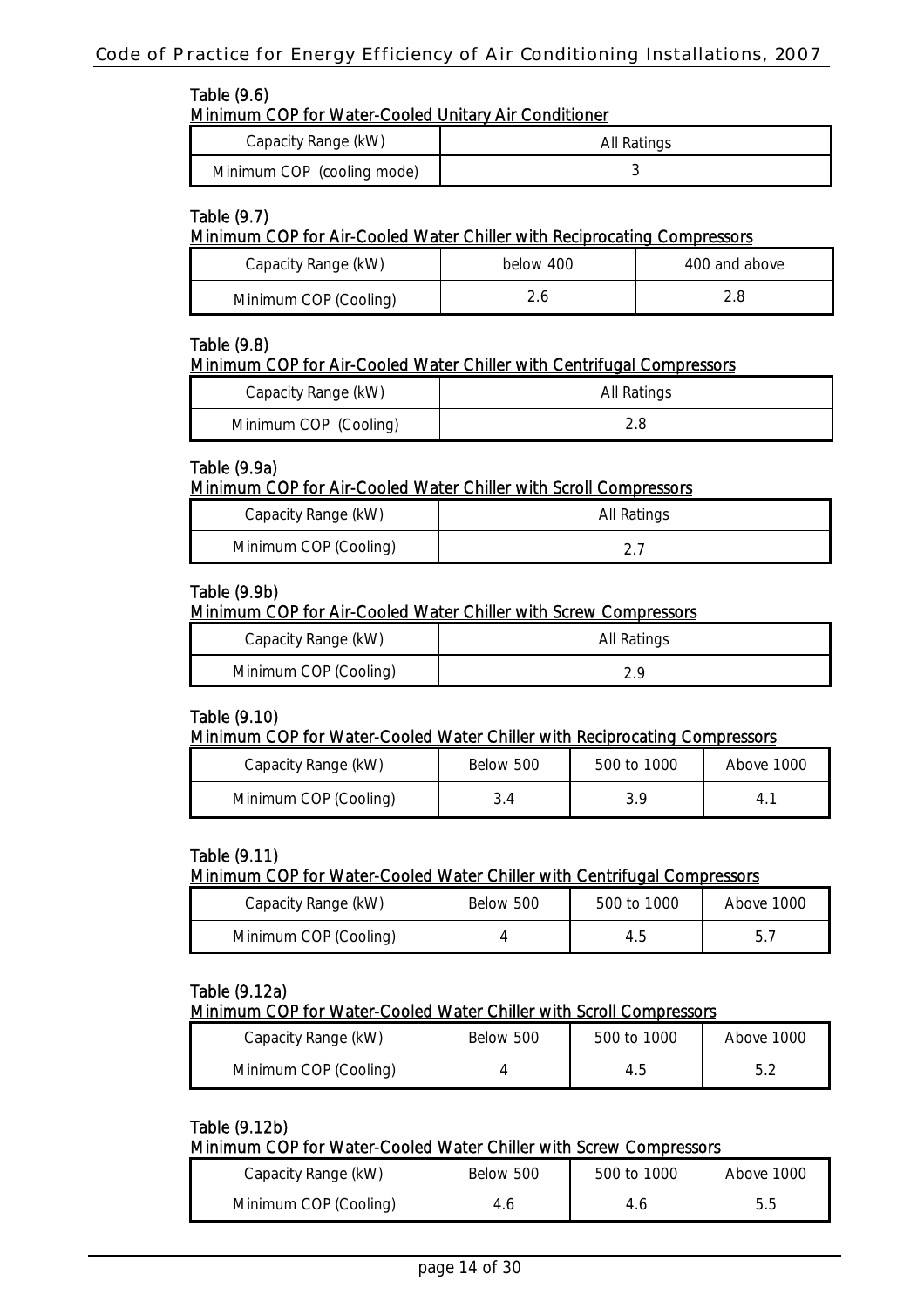## 9.2 Field-assembled Equipment & Components

 When components from more than one manufacturer are used as parts of AC equipment with a rating above 10 kW of cooling/heating capacity, the overall system efficiency (COP), based on component efficiency provided by the component manufacturers, shall also satisfy the requirements of clause (9.1).

## 9.3 Part Load Performance

The AC equipment shall also be of energy efficient type at part load conditions.

## 10. SUBMISSION OF INFORMATION

The following standard forms are relevant to the provision of information for this Code:

| <b>FORM AC-G1</b>  | $\mathbb{R}^{\mathbb{Z}}$ | <b>AC Installations Summary</b>   |
|--------------------|---------------------------|-----------------------------------|
| FORM AC-G2(1)      | $\ddot{\phantom{a}}$      | Design Parameters Worksheet       |
| FORM AC-G2(2):     |                           | Design Parameters Worksheet       |
| FORM AC-G3(1):     |                           | AC Systems and Controls Worksheet |
| FORM AC-G3 $(2)$ : |                           | AC Systems and Controls Worksheet |
| FORM AC-G3(3)      | $\cdot$                   | AC Systems and Controls Worksheet |
| <b>FORM AC-D1</b>  | ÷.                        | Air Duct Leakage Test Worksheet   |
| <b>FORM AC-EQ1</b> |                           | AC Equipment Efficiency Worksheet |
| <b>FORM AC-F1</b>  | $\sim$                    | Fan Motor Power Worksheet         |
| <b>FORM AC-F2</b>  | ٠                         | <b>Fan Motor Power Worksheet.</b> |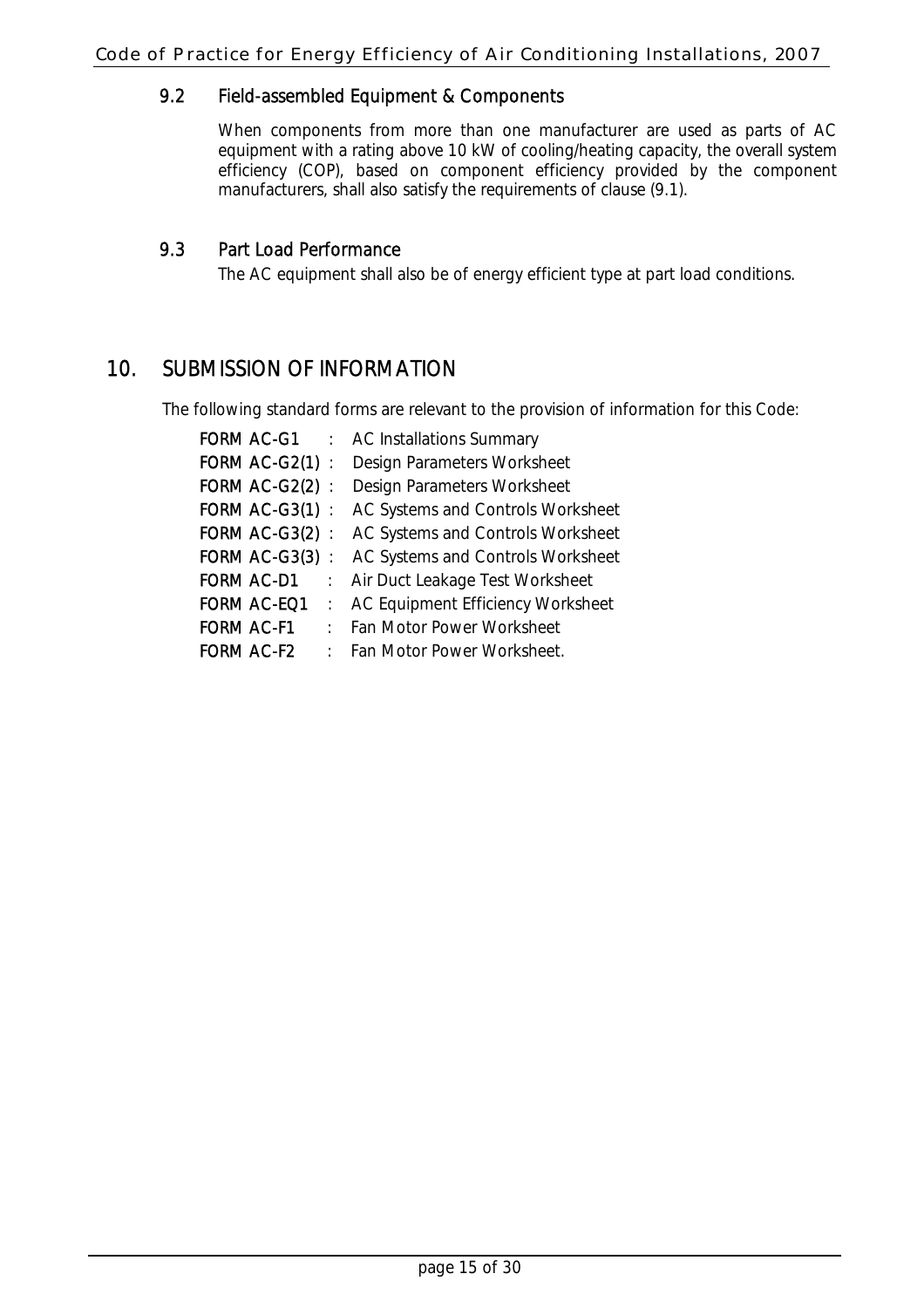| <b>AC Installations Summary</b>                                                                                                     |                                     | Form AC-G1       |
|-------------------------------------------------------------------------------------------------------------------------------------|-------------------------------------|------------------|
| Project/Building* Name: _______                                                                                                     |                                     |                  |
| AC Installation Works Completion Date:                                                                                              |                                     |                  |
| <b>AC Load</b>                                                                                                                      | AC Area $(m2)$                      |                  |
| Calculated Block Cooling Load (kW)_____                                                                                             | Installed Total Plant Capacity (kW) |                  |
| Calculation Method: ASHRAE CIBSE<br>(tick where applicable) Note: Calculation details should be properly filed for ready retrieval. | Others                              | (Please specify) |
| Submitted AC Forms, Drawings, Catalog etc. (tick where applicable)                                                                  |                                     |                  |
|                                                                                                                                     |                                     | No. of Sheets    |
| Form AC-G2 series (Design Parameters Worksheet)                                                                                     |                                     |                  |
| Form AC-G3 series (AC Systems and Controls Worksheet)                                                                               |                                     |                  |
| Form AC-D1 (Air Duct Leakage Test Worksheet)                                                                                        |                                     |                  |
| Form AC-F1 (Fan Motor Power Worksheet)                                                                                              |                                     |                  |
| Form AC-EQ1 (AC Equipment Efficiency Worksheet)                                                                                     |                                     |                  |
| Drawings (separate list to be provided)                                                                                             |                                     |                  |
| Other supportive documents such as catalog, calculation etc. (separate list to<br>be provided)                                      |                                     |                  |

| <b>Design Parameters Worksheet</b>                                                                                                                                                                                    |                      |  |               |                      |  | Form AC-G2(1) |  |
|-----------------------------------------------------------------------------------------------------------------------------------------------------------------------------------------------------------------------|----------------------|--|---------------|----------------------|--|---------------|--|
| Part (A) : Outdoor Design Conditions (Clause 4.3)                                                                                                                                                                     |                      |  |               |                      |  |               |  |
| Winter<br>Summer                                                                                                                                                                                                      |                      |  |               |                      |  |               |  |
| Design d.b. Temp. <sup>o</sup> C                                                                                                                                                                                      | Design R.H. %        |  |               | Design d.b. Temp. °C |  | Design R.H. % |  |
|                                                                                                                                                                                                                       |                      |  |               |                      |  |               |  |
| Part (B) : Indoor Design Conditions (Clause 4.2)                                                                                                                                                                      |                      |  |               |                      |  |               |  |
| Applications/Zone Ref.                                                                                                                                                                                                | Summer               |  |               |                      |  | Winter        |  |
| (e.g. Offices, shops etc.)                                                                                                                                                                                            | Design d.b. Temp. °C |  | Design R.H. % | Design d.b. Temp. °C |  | Design R.H.%  |  |
|                                                                                                                                                                                                                       |                      |  |               |                      |  |               |  |
|                                                                                                                                                                                                                       |                      |  |               |                      |  |               |  |
|                                                                                                                                                                                                                       |                      |  |               |                      |  |               |  |
|                                                                                                                                                                                                                       |                      |  |               |                      |  |               |  |
|                                                                                                                                                                                                                       |                      |  |               |                      |  |               |  |
|                                                                                                                                                                                                                       |                      |  |               |                      |  |               |  |
|                                                                                                                                                                                                                       |                      |  |               |                      |  |               |  |
|                                                                                                                                                                                                                       |                      |  |               |                      |  |               |  |
| Design condition of each typical application/zone should be given. If different design conditions are<br>Note:<br>adopted for the same type of application, these conditions should be given with different zone ref. |                      |  |               |                      |  |               |  |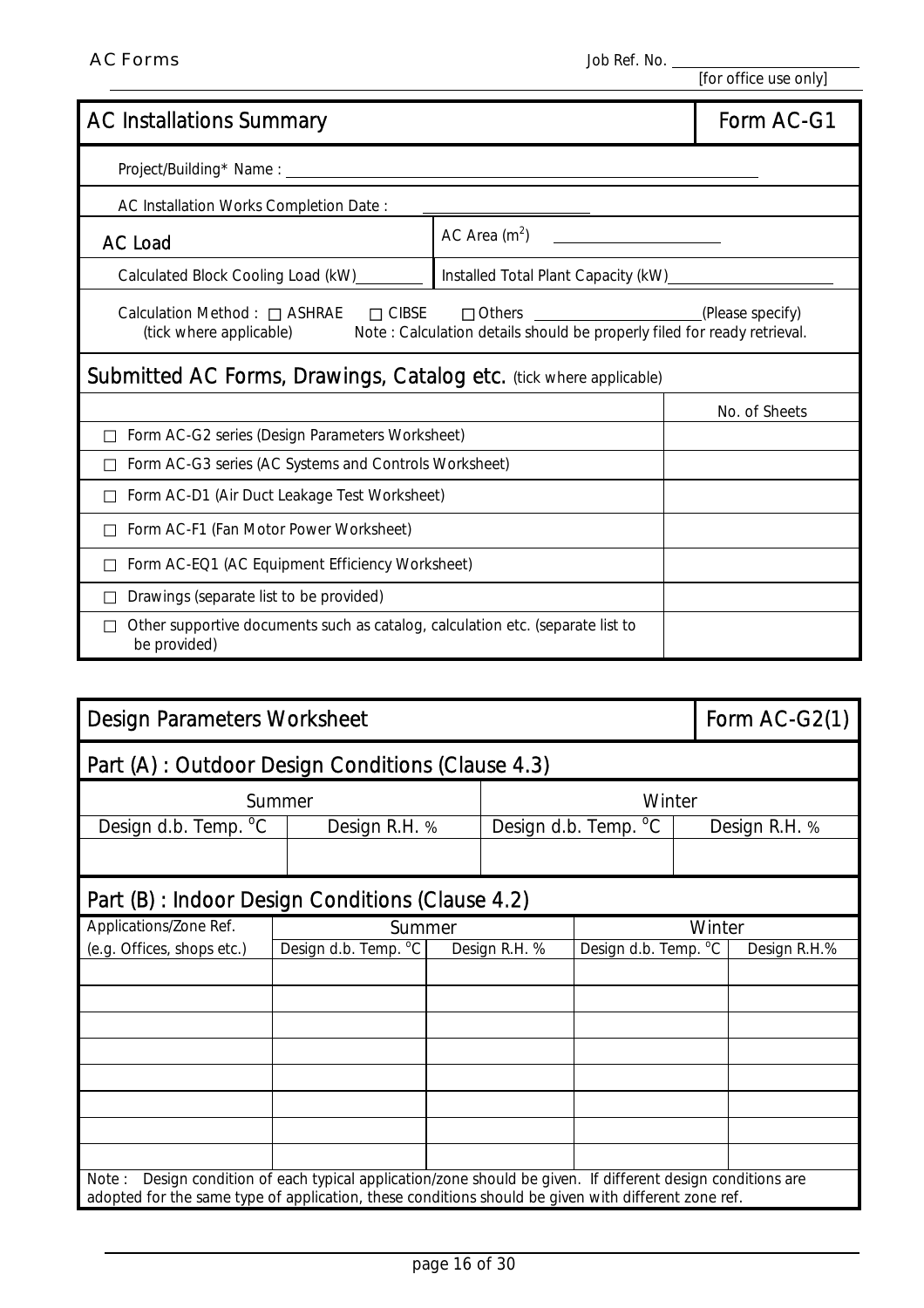| <b>Design Parameters Worksheet</b>    |  |             |                             |  |      | Form AC-G2(2)             |                       |                      |                 |
|---------------------------------------|--|-------------|-----------------------------|--|------|---------------------------|-----------------------|----------------------|-----------------|
| Part (C) : Friction Loss (Clause 6.2) |  |             |                             |  |      |                           |                       |                      |                 |
| System Ref. No.                       |  |             |                             |  |      | Piping System Description |                       | Friction Loss (Pa/m) |                 |
| Primary                               |  |             |                             |  |      |                           |                       |                      |                 |
| chilled                               |  |             |                             |  |      |                           |                       |                      |                 |
| water                                 |  |             |                             |  |      |                           |                       |                      |                 |
|                                       |  |             |                             |  |      |                           |                       |                      |                 |
|                                       |  |             |                             |  |      |                           |                       |                      |                 |
|                                       |  |             |                             |  |      |                           |                       |                      |                 |
| Secondary                             |  |             |                             |  |      |                           |                       |                      |                 |
| chilled                               |  |             |                             |  |      |                           |                       |                      |                 |
| water                                 |  |             |                             |  |      |                           |                       |                      |                 |
|                                       |  |             |                             |  |      |                           |                       |                      |                 |
|                                       |  |             |                             |  |      |                           |                       |                      |                 |
|                                       |  |             |                             |  |      |                           |                       |                      |                 |
| Condenser                             |  |             |                             |  |      |                           |                       |                      |                 |
| water                                 |  |             |                             |  |      |                           |                       |                      |                 |
|                                       |  |             |                             |  |      |                           |                       |                      |                 |
| Part (D) : Insulation (Clause 8)      |  |             |                             |  |      |                           |                       |                      |                 |
| Applications <sup>i</sup>             |  | Pipe Sizeli | <b>Operating Conditions</b> |  |      | Surface                   | Thermal <sup>iv</sup> | Calculated           | Thickness       |
| a) Chilled Water                      |  | dia.(mm)    |                             |  |      | Coefficient<br>h          | Conductivity<br>λ     | Thickness<br>(mm)    | Applied<br>(mm) |
| b) Refrigerant<br>c) Air              |  |             | In/Outill<br>d.b. °C        |  | RH % | $W/(m^2 °C)$              | $W/(m^oC)$            |                      |                 |
|                                       |  |             |                             |  |      |                           |                       |                      |                 |
|                                       |  |             |                             |  |      |                           |                       |                      |                 |
|                                       |  |             |                             |  |      |                           |                       |                      |                 |
|                                       |  |             |                             |  |      |                           |                       |                      |                 |
|                                       |  |             |                             |  |      |                           |                       |                      |                 |
|                                       |  |             |                             |  |      |                           |                       |                      |                 |
|                                       |  |             |                             |  |      |                           |                       |                      |                 |
|                                       |  |             |                             |  |      |                           |                       |                      |                 |
|                                       |  |             |                             |  |      |                           |                       |                      |                 |
|                                       |  |             |                             |  |      |                           |                       |                      |                 |
|                                       |  |             |                             |  |      |                           |                       |                      |                 |
| <sup>i</sup> Fill in a, b or c.       |  |             |                             |  |      |                           |                       |                      |                 |

<sup>ii</sup> Only applicable for pipes. Fill in the outer diameters.

iii "In" denotes indoor & "Out" denotes outdoor.

 $\mu$ <sup>iv</sup> The thermal conductivity should be rated at 20 $\rm ^oC$  mean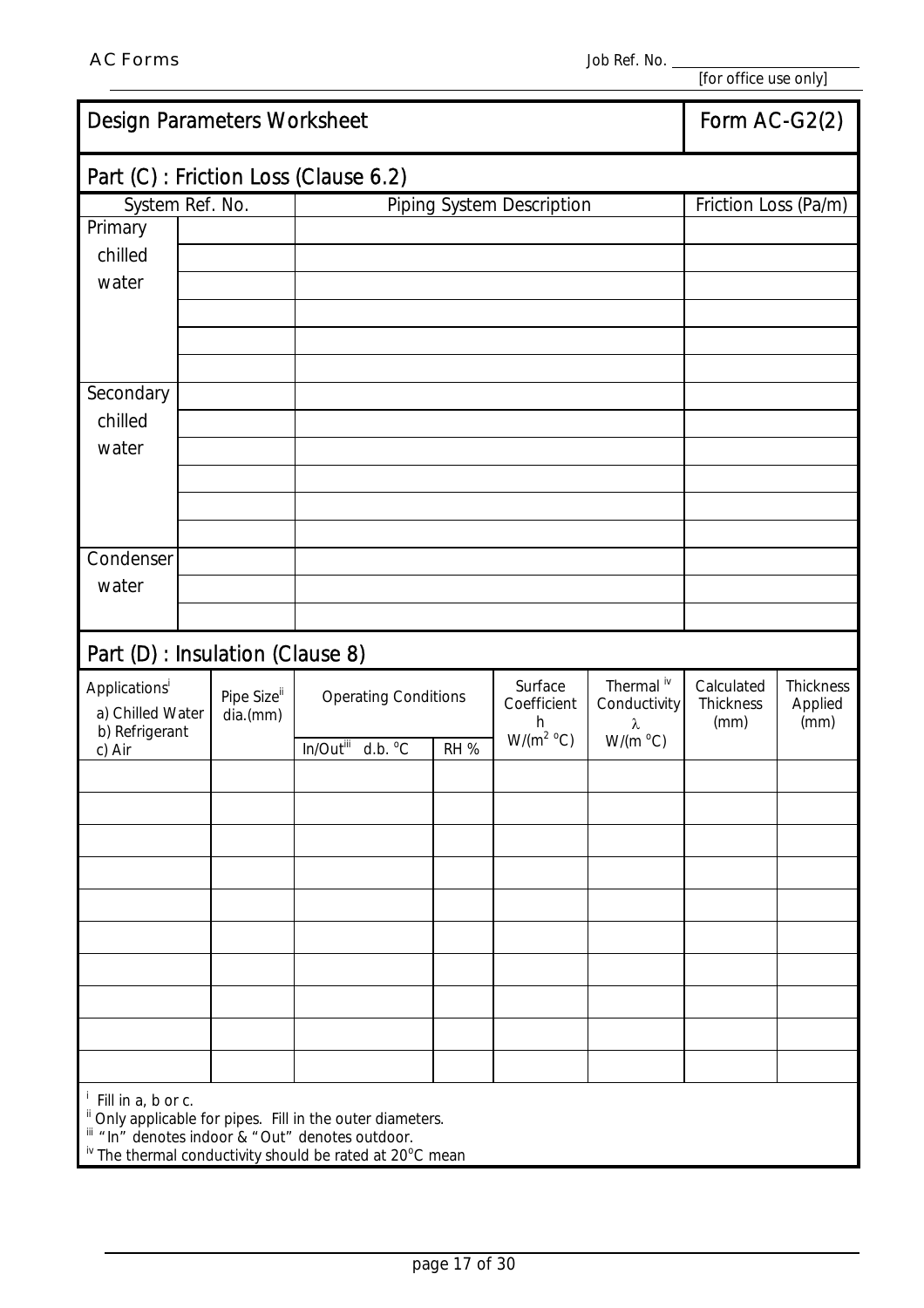| AC Systems and Controls Worksheet                                                                                                                                                                                                                                     | Form AC-G3(1) |  |  |  |
|-----------------------------------------------------------------------------------------------------------------------------------------------------------------------------------------------------------------------------------------------------------------------|---------------|--|--|--|
| Part (A) : Air Distribution System (Clause 5.1)                                                                                                                                                                                                                       |               |  |  |  |
| (Clause 5.1.1 - Separate Distribution System)<br>Any air distribution system supplying air to both zones having special process<br>temperature/humidity requirements and zones having only comfort requirements?                                                      |               |  |  |  |
| Sys. Ref.<br>Yes                                                                                                                                                                                                                                                      | <b>No</b>     |  |  |  |
| Separate distribution system or supplementary control provided?<br>Yes<br>No<br>(Ref. clause 5.1.1)<br>Exception :<br>(a)<br>(b)                                                                                                                                      |               |  |  |  |
| (Clause 5.1.2 - Air Leakage Limit On Ducts)<br>Operating static pressure > 750 pa?                                                                                                                                                                                    |               |  |  |  |
| Yes Sys. Ref. <u>Call Containing</u> (Ref. clause 5.1.2)<br>Leakage Class : $\overline{1}$ II III                                                                                                                                                                     | <b>No</b>     |  |  |  |
| Part (B) : Fan System (Clause 5.2)                                                                                                                                                                                                                                    |               |  |  |  |
| Any fan system with a total fan motor power $\geq$ 5 kW?                                                                                                                                                                                                              |               |  |  |  |
| Yes - including : CAV<br><b>VAV</b><br>Others and the control of the control of the control of the control of the control of the control of the control of the control of the control of the control of the control of the control of the control of the control of t | <b>No</b>     |  |  |  |
| Any individual VAV supply fan motor power $\geq$ 5 kW?                                                                                                                                                                                                                |               |  |  |  |
| Yes - Volume control method :<br>Variable speed drive<br>Inlet guide vane                                                                                                                                                                                             | <b>No</b>     |  |  |  |
| The fan motor power of the above VAV fan > 55% of design wattage at 50% of design<br>air volume?                                                                                                                                                                      |               |  |  |  |
| Sys. Ref.<br>Yes                                                                                                                                                                                                                                                      | <b>No</b>     |  |  |  |
| Note: Form AC-F1 & AC-F2 should be used for calculation of fan motor power of above fan systems.                                                                                                                                                                      |               |  |  |  |
| Part (C) : Pumping System (Clause 6.1)                                                                                                                                                                                                                                |               |  |  |  |
| Any variable flow system?                                                                                                                                                                                                                                             |               |  |  |  |
| Yes - capable of reducing system flow to 50% or less<br>Yes<br><b>No</b><br>(Ref. Clause 6.1)<br>Exceptions:<br>(a)<br>(b)<br>(c)                                                                                                                                     | <b>No</b>     |  |  |  |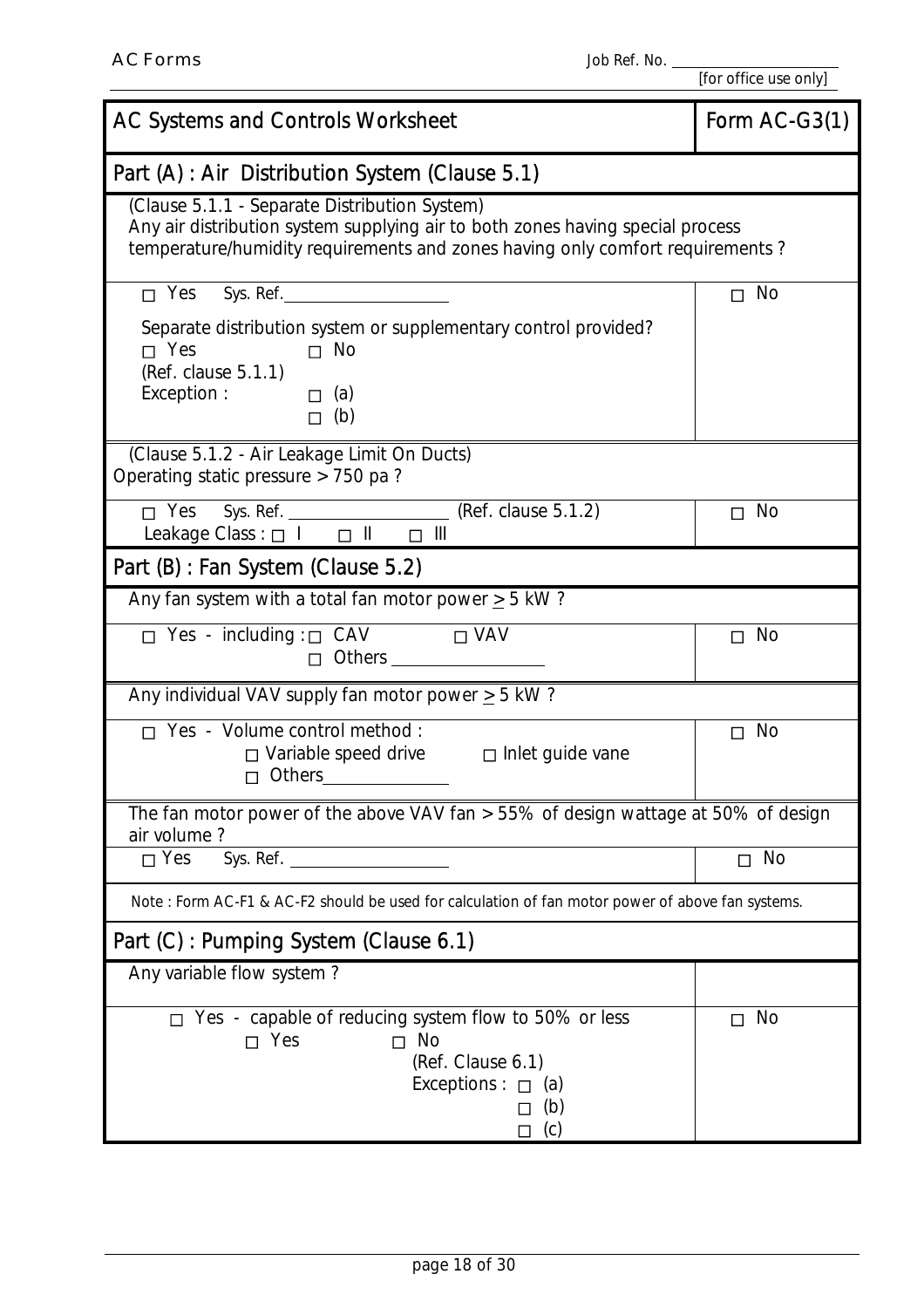| AC Systems and Controls Worksheet                                                                                                                           | Form AC-G3(2)                                                                                                             |                                                                                          |           |  |  |
|-------------------------------------------------------------------------------------------------------------------------------------------------------------|---------------------------------------------------------------------------------------------------------------------------|------------------------------------------------------------------------------------------|-----------|--|--|
|                                                                                                                                                             | Part (D) : Temperature Control (Clause 7.1)                                                                               |                                                                                          |           |  |  |
|                                                                                                                                                             | (Clause 7.1.1)<br>Each AC system is provided with at least one automatic control device for regulation of<br>temperature? |                                                                                          |           |  |  |
| Yes                                                                                                                                                         |                                                                                                                           |                                                                                          | <b>No</b> |  |  |
| (Clause 7.1.2)<br>$29^{\circ}$ C?                                                                                                                           |                                                                                                                           | Thermostatic controls for comfort cooling are capable of adjusting the set point up to   |           |  |  |
| Yes                                                                                                                                                         |                                                                                                                           |                                                                                          | <b>No</b> |  |  |
| (Clause 7.1.3)<br>$16^{\circ}$ C?                                                                                                                           |                                                                                                                           | Thermostatic controls for comfort heating are capable of adjusting the set point down to |           |  |  |
| Yes                                                                                                                                                         |                                                                                                                           |                                                                                          | <b>No</b> |  |  |
| (Clause 7.1.4)<br>Thermostatic controls for both comfort cooling and heating are capable of providing a<br>temperature range or dead band of at least 2 °C? |                                                                                                                           |                                                                                          |           |  |  |
| Yes                                                                                                                                                         | Not Applicable                                                                                                            |                                                                                          |           |  |  |
| Part (E) : Humidity Control (Clause 7.2)                                                                                                                    |                                                                                                                           |                                                                                          |           |  |  |
|                                                                                                                                                             |                                                                                                                           | Any humidifier or dehumidifier installed for maintaining specific humidity level?        |           |  |  |
| Yes                                                                                                                                                         | Zone Ref.                                                                                                                 |                                                                                          | <b>No</b> |  |  |
| Humidistat provided for the above purpose?                                                                                                                  |                                                                                                                           |                                                                                          |           |  |  |
| Yes                                                                                                                                                         |                                                                                                                           |                                                                                          |           |  |  |
| Humidistat capable of preventing the humidifier to increase RH above<br>30%?                                                                                |                                                                                                                           |                                                                                          |           |  |  |
| <b>No</b><br>Yes                                                                                                                                            |                                                                                                                           |                                                                                          |           |  |  |
| Humidistat capable of preventing the dehumidifier to decrease RH<br>below 60%?                                                                              |                                                                                                                           |                                                                                          |           |  |  |
| Yes                                                                                                                                                         |                                                                                                                           |                                                                                          |           |  |  |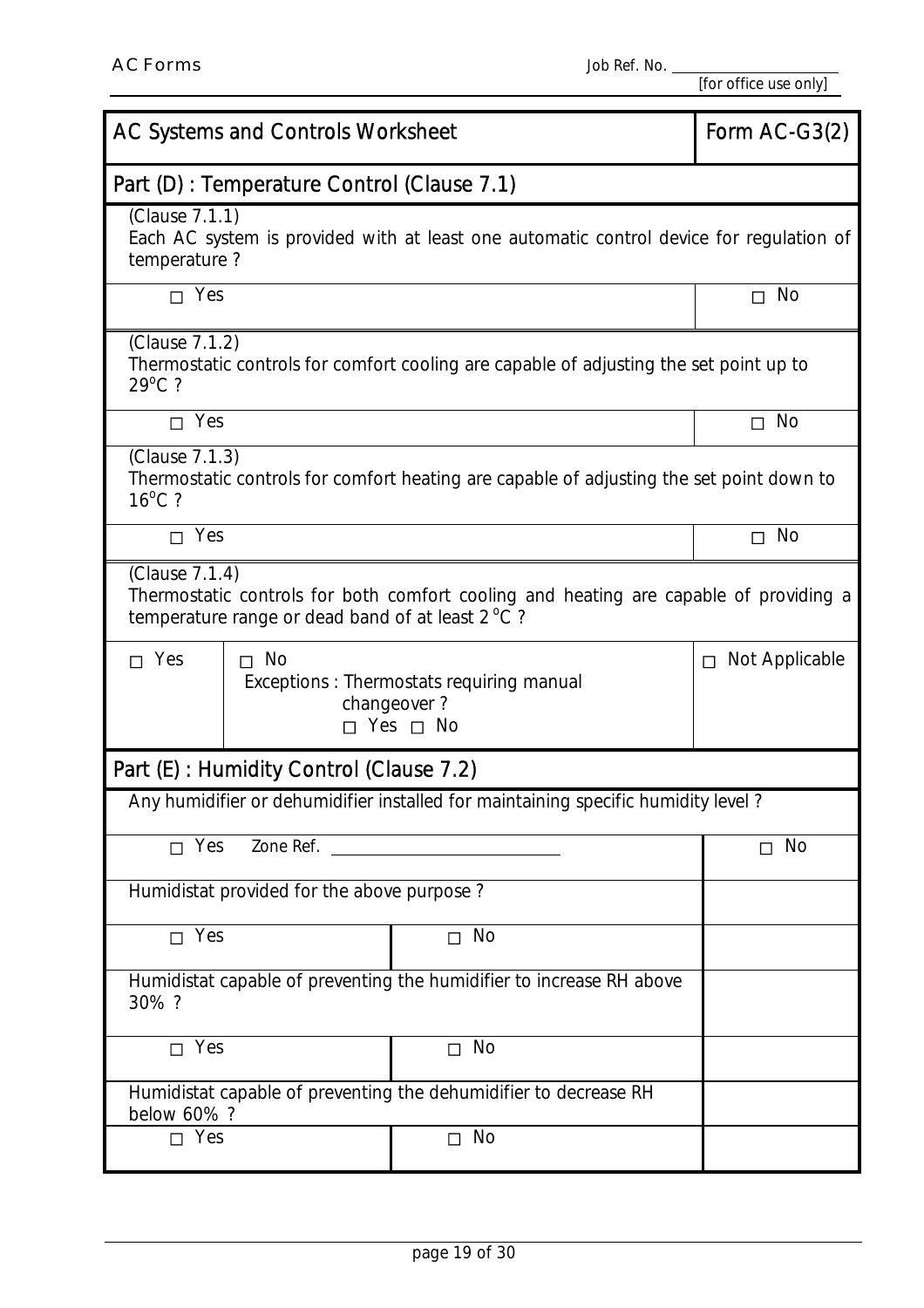| AC Systems and Controls Worksheet                                                                                                                                                                                                             | Form $AC-G3(3)$                                       |                                                         |  |  |  |
|-----------------------------------------------------------------------------------------------------------------------------------------------------------------------------------------------------------------------------------------------|-------------------------------------------------------|---------------------------------------------------------|--|--|--|
| Part (F) : Zone Control (Clause 7.3)                                                                                                                                                                                                          |                                                       |                                                         |  |  |  |
| (Clause 7.3.1)<br>Each AC zone controlled by individual thermostatic control?                                                                                                                                                                 |                                                       |                                                         |  |  |  |
| Yes                                                                                                                                                                                                                                           | Zone Ref.<br>With exceptions (a) and (b) (para 7.3.1) |                                                         |  |  |  |
| (Clause 7.3.2)<br>No zone control permit a) reheating, b) recooling or c) simultaneous heating and cooling<br>to a zone?                                                                                                                      |                                                       |                                                         |  |  |  |
| Yes                                                                                                                                                                                                                                           | <b>No</b><br>Zone Ref.                                |                                                         |  |  |  |
| (Ref. clause 7.3.2)<br>Exceptions :<br>(a)<br>(b)<br>(c)<br>(d)<br>(e)                                                                                                                                                                        |                                                       |                                                         |  |  |  |
| Part (G) : Off Hours Control (Clause 7.4)                                                                                                                                                                                                     |                                                       |                                                         |  |  |  |
| (Clause 7.4.1)<br>Each AC system equipped with automatic controls capable of reducing energy use<br>during non-use period of the zone?                                                                                                        |                                                       |                                                         |  |  |  |
| Yes                                                                                                                                                                                                                                           | No<br>Sys. Ref. $\_$                                  |                                                         |  |  |  |
| Control method: ___________                                                                                                                                                                                                                   | Exceptions: System with cooling/heating<br>control?   | capacity not more than 10kW<br>and with manual off-hour |  |  |  |
|                                                                                                                                                                                                                                               | Yes                                                   | <b>No</b>                                               |  |  |  |
| (Clause 7.4.2)<br>For hotels, a single master switch provided at main entry door to each guest room or<br>suite, or each room with a suite, that perform one of the following functions to<br>reduce energy use during the period of non-use? |                                                       |                                                         |  |  |  |
| Yes<br>(a)<br>(b)<br>(c)                                                                                                                                                                                                                      | <b>No</b>                                             | Not applicable.                                         |  |  |  |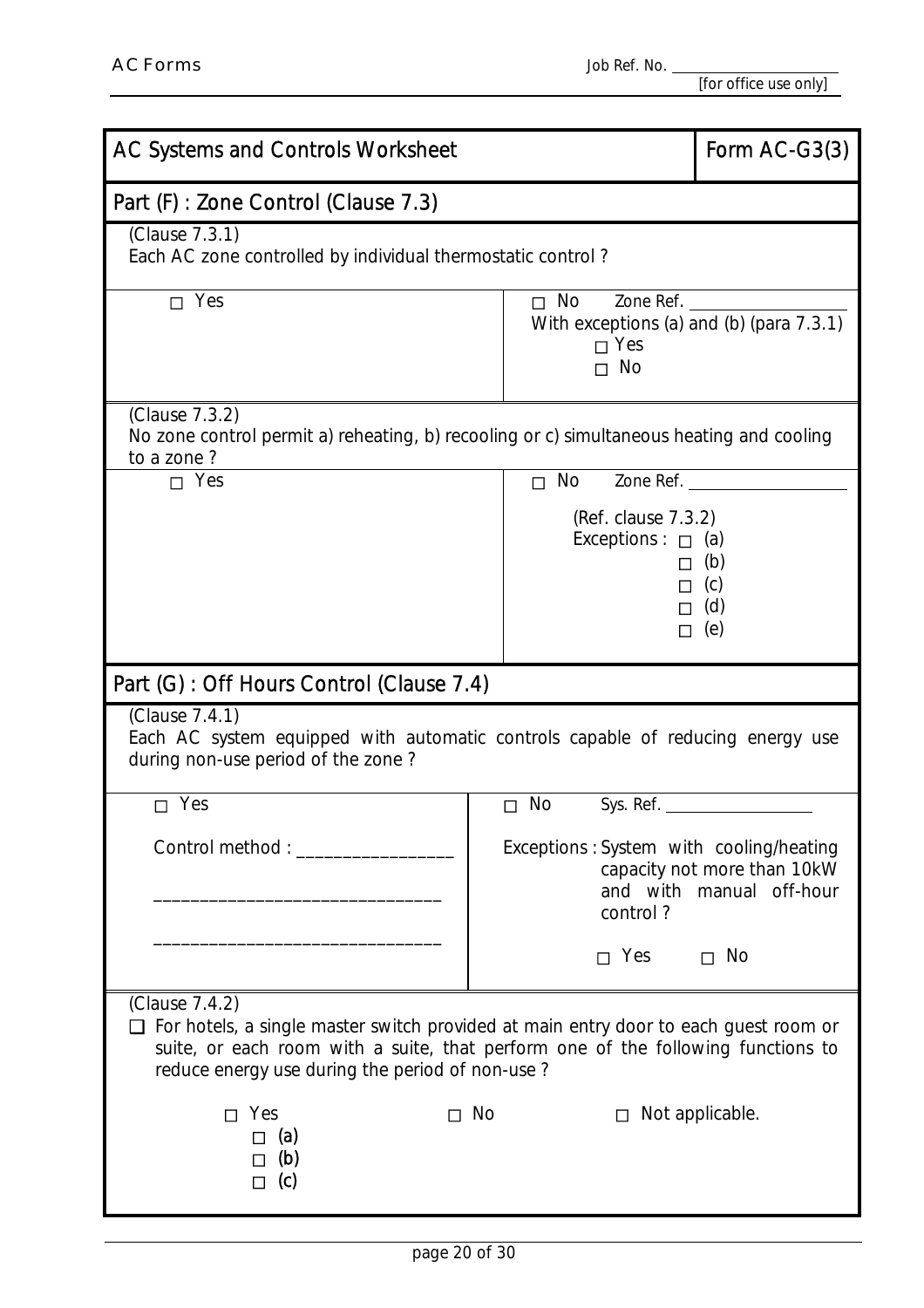| Air Duct Leakage Test Worksheet           |                   | Form AC-D1                 |       |  |                           |
|-------------------------------------------|-------------------|----------------------------|-------|--|---------------------------|
|                                           |                   |                            |       |  |                           |
| <b>Total Surface Area of Tested Ducts</b> |                   |                            |       |  |                           |
| Width and depth<br>or diameter (mm)       | Periphery<br>(mm) | Length<br>(m)              |       |  | Area<br>(m <sup>2</sup> ) |
|                                           |                   |                            |       |  |                           |
|                                           |                   |                            |       |  |                           |
|                                           |                   |                            |       |  |                           |
|                                           |                   |                            |       |  |                           |
|                                           |                   |                            |       |  |                           |
|                                           |                   |                            |       |  |                           |
|                                           |                   |                            |       |  |                           |
|                                           |                   |                            |       |  |                           |
|                                           |                   |                            | Total |  |                           |
| <b>Design Data</b>                        |                   |                            |       |  |                           |
| Total duct surface area $(m^2)$           |                   |                            |       |  |                           |
| Total surface area under test $(m2)$      |                   | [From above table]         |       |  |                           |
| Duct operating static pressure - $p$ (Pa) |                   |                            |       |  |                           |
| Air leakage class                         |                   | [From Table (5.1)]         |       |  |                           |
| Air leakage limit (L/s per $m^2$ )        |                   | [From Table (5.1)]         |       |  |                           |
| Maximum permitted leakage (L/s)           |                   |                            |       |  |                           |
| <b>Test Records Summary</b>               |                   |                            |       |  |                           |
| Date of test                              |                   |                            |       |  |                           |
| Duct static pressure reading (Pa)         |                   |                            |       |  |                           |
| Duration of test (min)                    |                   | [Not less than 10 minutes] |       |  |                           |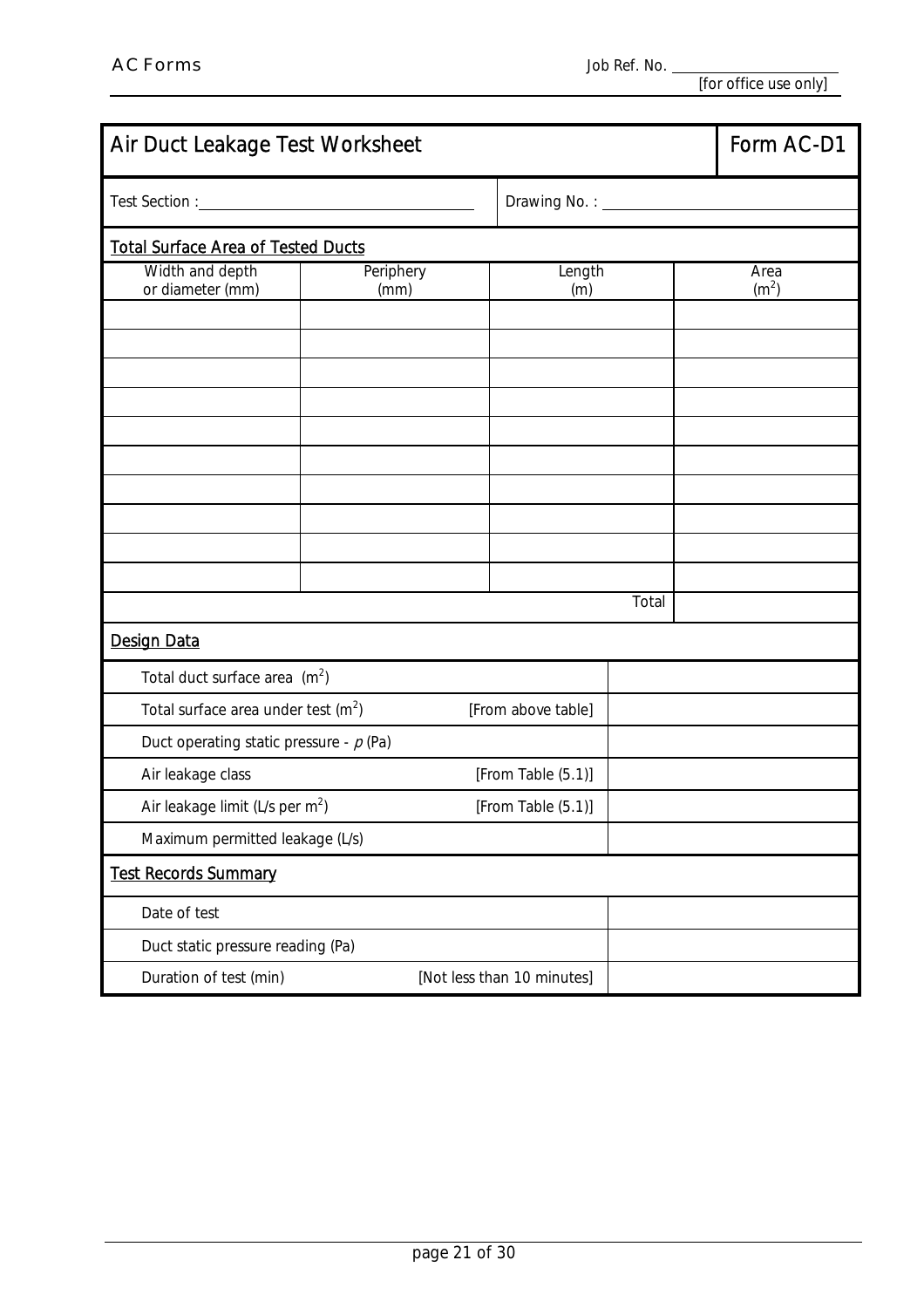|            | <b>AC Equipment Efficiency Worksheet</b> |          |                                                                                                                                                                                                                                                                                               |                    |                           |                                                                                                         |                        |                                                                     |             |                       |  | Form AC-EQ1 |
|------------|------------------------------------------|----------|-----------------------------------------------------------------------------------------------------------------------------------------------------------------------------------------------------------------------------------------------------------------------------------------------|--------------------|---------------------------|---------------------------------------------------------------------------------------------------------|------------------------|---------------------------------------------------------------------|-------------|-----------------------|--|-------------|
| Equipment. | Unit Type                                | Quantity | Rated                                                                                                                                                                                                                                                                                         | <b>Total Rated</b> |                           | Equipment Efficiency                                                                                    | Rating Standard of COP |                                                                     | Accredited  |                       |  |             |
| Ref. No.   | (From Tables (9.5) to (9.12))            | (No.)    | Capacity<br>(kW)                                                                                                                                                                                                                                                                              | Capacity<br>(kW)   | Rated COP at<br>100% load | & PLV (to state<br>Rated PLV (to be provided<br>Required<br>COP<br>for equipment above<br>10kW)<br>(for |                        | standard (such as ARI),<br>or other standards with<br>details $*$ ) |             | Body (such<br>as ARI) |  |             |
|            |                                          |          |                                                                                                                                                                                                                                                                                               |                    |                           | office<br>use)                                                                                          | 75%<br>load            | 50%<br>load                                                         | 25%<br>load |                       |  |             |
|            |                                          |          |                                                                                                                                                                                                                                                                                               |                    |                           |                                                                                                         |                        |                                                                     |             |                       |  |             |
|            |                                          |          |                                                                                                                                                                                                                                                                                               |                    |                           |                                                                                                         |                        |                                                                     |             |                       |  |             |
|            |                                          |          |                                                                                                                                                                                                                                                                                               |                    |                           |                                                                                                         |                        |                                                                     |             |                       |  |             |
|            |                                          |          |                                                                                                                                                                                                                                                                                               |                    |                           |                                                                                                         |                        |                                                                     |             |                       |  |             |
|            |                                          |          |                                                                                                                                                                                                                                                                                               |                    |                           |                                                                                                         |                        |                                                                     |             |                       |  |             |
|            |                                          |          |                                                                                                                                                                                                                                                                                               |                    |                           |                                                                                                         |                        |                                                                     |             |                       |  |             |
|            |                                          |          |                                                                                                                                                                                                                                                                                               |                    |                           |                                                                                                         |                        |                                                                     |             |                       |  |             |
|            |                                          |          |                                                                                                                                                                                                                                                                                               |                    |                           |                                                                                                         |                        |                                                                     |             |                       |  |             |
|            |                                          |          |                                                                                                                                                                                                                                                                                               |                    |                           |                                                                                                         |                        |                                                                     |             |                       |  |             |
|            |                                          |          |                                                                                                                                                                                                                                                                                               |                    |                           |                                                                                                         |                        |                                                                     |             |                       |  |             |
|            |                                          |          |                                                                                                                                                                                                                                                                                               |                    |                           |                                                                                                         |                        |                                                                     |             |                       |  |             |
|            |                                          | Total    | * details to include as appropriate: condenser water entering temperature, water flow rate &<br>fouling factor, condenser entering air conditions, evaporator water leaving temperature, flow<br>rate & fouling factor, refrigerant saturated discharge temperature & liquid temperature etc. |                    |                           |                                                                                                         |                        |                                                                     |             |                       |  |             |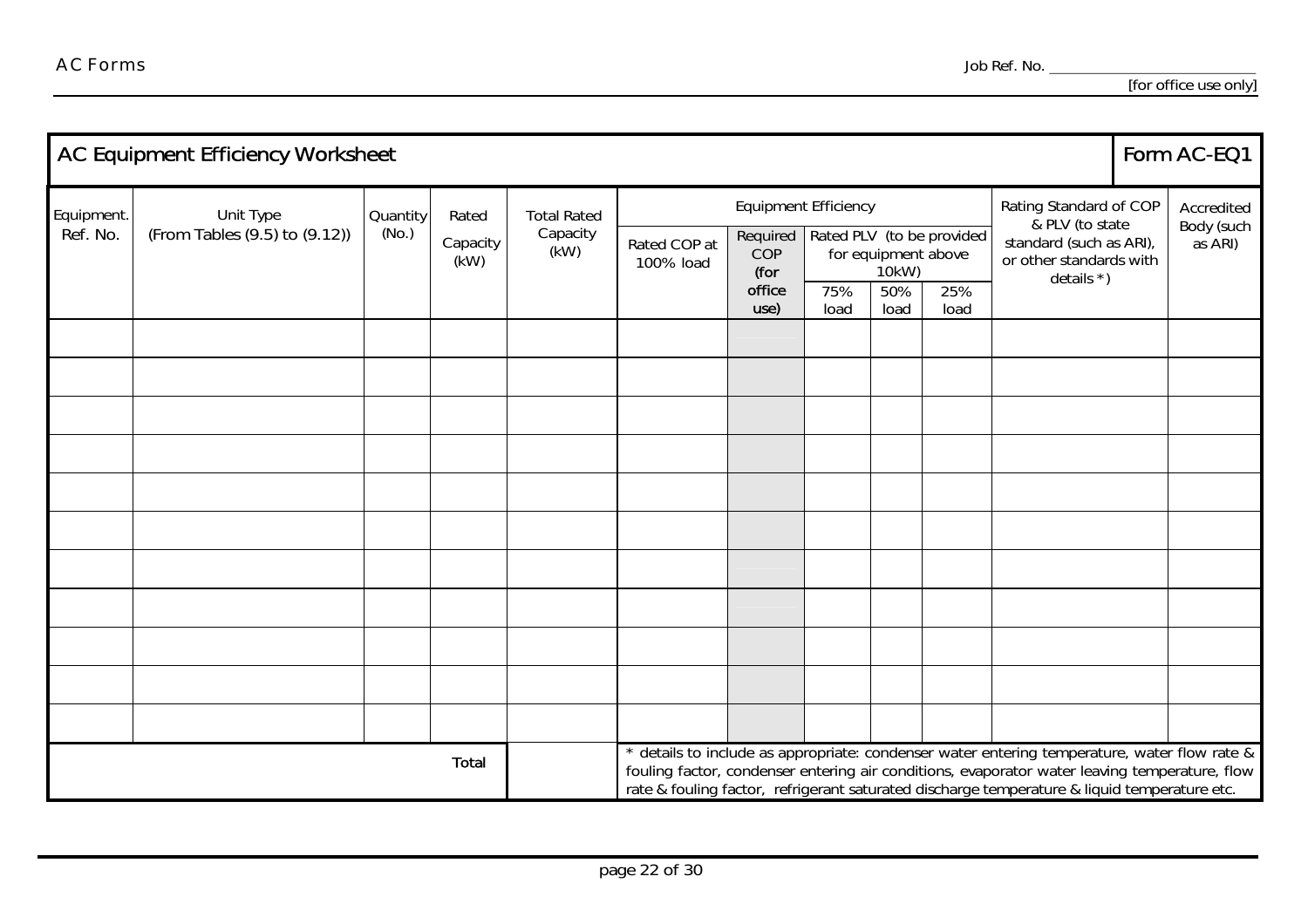|                             |                                                                                                                                                            | <b>Fan Motor Power Worksheet</b>                                                                                                                 |            |          |                            |          |          |                                                                                    |          |          |                             |                    |                                             |             |  | Form AC-F1         |
|-----------------------------|------------------------------------------------------------------------------------------------------------------------------------------------------------|--------------------------------------------------------------------------------------------------------------------------------------------------|------------|----------|----------------------------|----------|----------|------------------------------------------------------------------------------------|----------|----------|-----------------------------|--------------------|---------------------------------------------|-------------|--|--------------------|
|                             | <b>Constant Air Volume System</b>                                                                                                                          |                                                                                                                                                  |            |          | Variable Air Volume System |          |          |                                                                                    |          |          |                             |                    |                                             |             |  |                    |
| System<br>Ref. No.          | Supply<br>Air                                                                                                                                              |                                                                                                                                                  | Supply Fan |          | Return Fan                 |          |          | Pre-treated Air Fan                                                                |          |          |                             | Exhaust Fan        |                                             |             |  | Total fan<br>motor |
|                             | (L/s)                                                                                                                                                      | $FSPS$ (kW)                                                                                                                                      | $\eta_{m}$ | $\eta_d$ | $FSPr$ (kW)                | $\eta_m$ | $\eta_d$ | $FSPp$ (kW)                                                                        | $\eta_m$ | $\eta_d$ | $\mathfrak{R}_{\mathrm{D}}$ | $FSP_{\rm e}$ (kW) | $\mathfrak{R}_{\scriptscriptstyle{\Theta}}$ | power (kW)  |  |                    |
|                             |                                                                                                                                                            |                                                                                                                                                  |            |          |                            |          |          |                                                                                    |          |          |                             |                    |                                             |             |  |                    |
|                             |                                                                                                                                                            |                                                                                                                                                  |            |          |                            |          |          |                                                                                    |          |          |                             |                    |                                             |             |  |                    |
|                             |                                                                                                                                                            |                                                                                                                                                  |            |          |                            |          |          |                                                                                    |          |          |                             |                    |                                             |             |  |                    |
|                             |                                                                                                                                                            |                                                                                                                                                  |            |          |                            |          |          |                                                                                    |          |          |                             |                    |                                             |             |  |                    |
| Total Q                     |                                                                                                                                                            |                                                                                                                                                  |            |          |                            |          |          |                                                                                    |          |          |                             |                    |                                             | Total $P_T$ |  |                    |
| Notes:                      |                                                                                                                                                            |                                                                                                                                                  |            |          |                            |          |          |                                                                                    |          |          |                             |                    |                                             |             |  |                    |
| Q                           | - Air flow rate (L/s)                                                                                                                                      | $FSPx$ - Fan shaft power or fan brake power of respective motor in kW.                                                                           |            |          |                            |          |          | Total fan motor power $(P_T - P_f) \ge 5$ kW ? $[P_f =$ ____ kW (From Form AC-F2)] |          |          |                             |                    |                                             |             |  |                    |
| $\eta_m$                    |                                                                                                                                                            | - Motor efficiency of respective motor.                                                                                                          |            |          |                            |          |          | If no, clause (5.2) is not applicable.                                             |          |          |                             |                    |                                             |             |  |                    |
| $\eta_d$                    |                                                                                                                                                            | - Drive/belt efficiency of respective fan drive.                                                                                                 |            |          |                            |          |          | If yes, then                                                                       |          |          |                             |                    |                                             |             |  |                    |
| $\mathfrak{R}_{\mathrm{D}}$ |                                                                                                                                                            | - Ratio of pre-treated air quantity supplied to the fan system to<br>the total air quantity handled by the pre-treated air fan.                  |            |          |                            |          |          | CAV System $(P_T - P_f)$ x 1000/Q = ______W per L/s $\leq$                         |          |          |                             |                    |                                             |             |  | 1.6 W per $L/s$    |
| $\mathfrak{R}_{\mathrm{e}}$ |                                                                                                                                                            | - Ratio of exhausted air quantity extracted from the fan system                                                                                  |            |          |                            |          |          |                                                                                    |          |          |                             |                    |                                             |             |  |                    |
|                             | to the total air quantity handled by the exhaust fan.<br>$P_T$ = Total fan motor power in kW<br>VAV System $(P_T - P_f)$ x 1000/Q = ______W per L/s $\leq$ |                                                                                                                                                  |            |          |                            |          |          |                                                                                    |          |          | 2.1 W per $L/s$             |                    |                                             |             |  |                    |
| $\,=\,$                     |                                                                                                                                                            | $FSP_s/(\eta_m x \eta_d) + FSP_r/(\eta_m x \eta_d) + (FSP_p x \mathcal{R}_p)/(\eta_m x \eta_d) + (FSP_e x \mathcal{R}_e)/(\eta_m x \eta_d)$      |            |          |                            |          |          |                                                                                    |          |          |                             |                    |                                             |             |  |                    |
|                             | - Tick where applicable.                                                                                                                                   | $P_f$ = Total fan motor power for air treatment/filtering in kW.                                                                                 |            |          |                            |          |          |                                                                                    |          |          |                             |                    |                                             |             |  |                    |
|                             |                                                                                                                                                            | For exempted systems stipulated in (a) & (b) of clause 5.2.1 (page 6) in this Code, fans and corresponding motor efficiencies have to be listed. |            |          |                            |          |          |                                                                                    |          |          |                             |                    |                                             |             |  |                    |
| N.A. - Not Applicable.      |                                                                                                                                                            |                                                                                                                                                  |            |          |                            |          |          |                                                                                    |          |          |                             |                    |                                             |             |  |                    |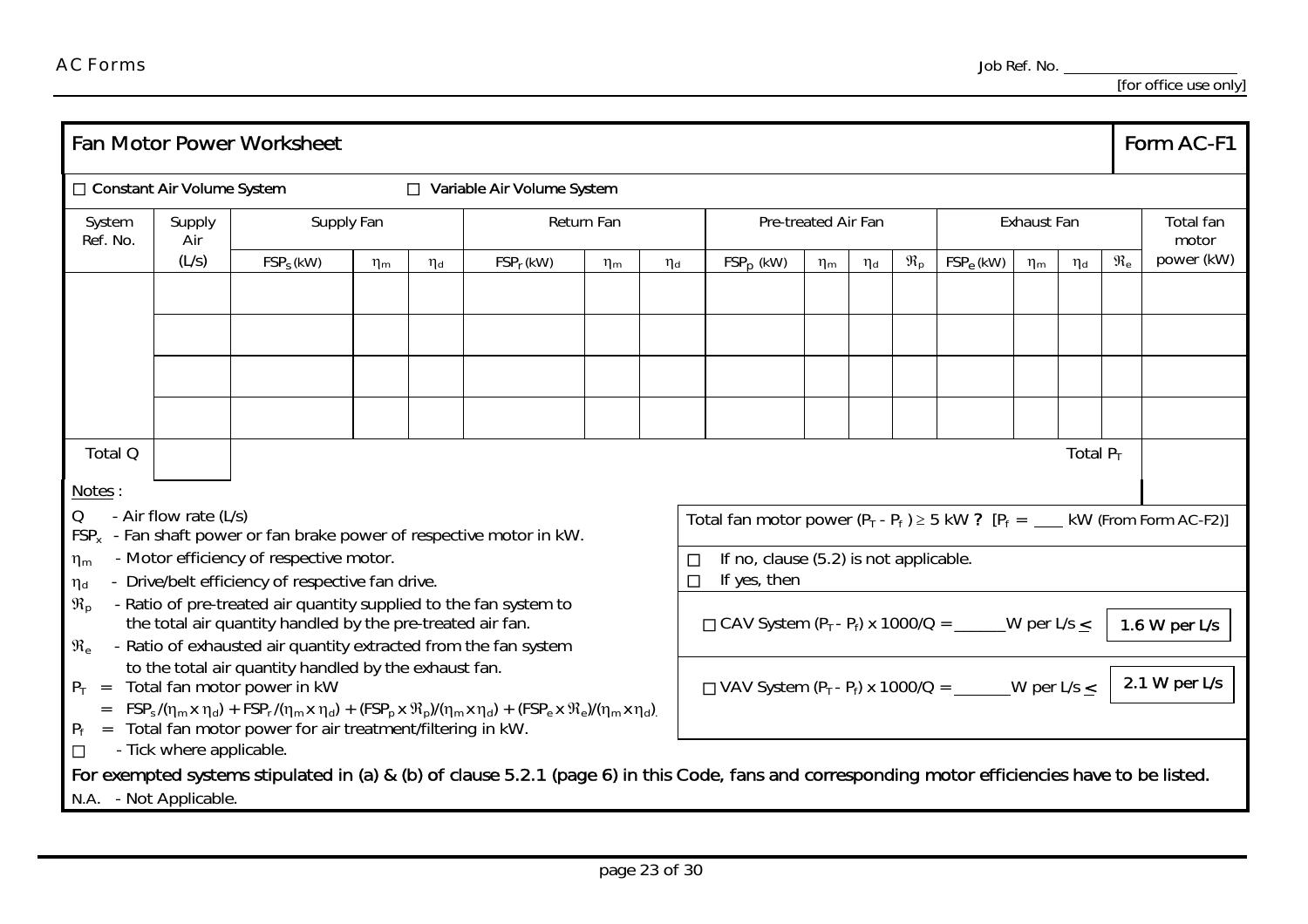| <b>Fan Motor Power Worksheet</b>                                | Form AC-F2                                                                                                                                                                                                  |                             |  |
|-----------------------------------------------------------------|-------------------------------------------------------------------------------------------------------------------------------------------------------------------------------------------------------------|-----------------------------|--|
| System Ref. No.:                                                |                                                                                                                                                                                                             |                             |  |
|                                                                 | Air Flow Rate                                                                                                                                                                                               | $V(m^3/s)$                  |  |
|                                                                 | Clean Air Pressure Drop                                                                                                                                                                                     | $P_d$ (Pa)                  |  |
| Supply Fan                                                      | Fan Efficiency                                                                                                                                                                                              | $\eta_{\text{f}}$           |  |
| Filtering Sys.                                                  | Motor Efficiency                                                                                                                                                                                            | $\eta_m$                    |  |
|                                                                 | Drive/Belt Efficiency                                                                                                                                                                                       | $\eta_d$                    |  |
|                                                                 | <b>Additional Motor Power</b>                                                                                                                                                                               | $P_f$ (kW)                  |  |
|                                                                 | Air Flow Rate                                                                                                                                                                                               | $V(m^3/s)$                  |  |
|                                                                 | Clean Air Pressure Drop                                                                                                                                                                                     | $P_d$ (Pa)                  |  |
| Return Fan                                                      | Fan Efficiency                                                                                                                                                                                              | $\eta_f$                    |  |
| Filtering Sys.                                                  | Motor Efficiency                                                                                                                                                                                            | $\eta_m$                    |  |
|                                                                 | Drive/Belt Efficiency                                                                                                                                                                                       | $\eta_d$                    |  |
|                                                                 | <b>Additional Motor Power</b>                                                                                                                                                                               | $P_f$ (kW)                  |  |
|                                                                 | Air Flow Rate                                                                                                                                                                                               | $V(m^3/s)$                  |  |
|                                                                 | Clean Air Pressure Drop                                                                                                                                                                                     | $P_d$ (Pa)                  |  |
|                                                                 | Fan Efficiency                                                                                                                                                                                              | $\eta_{\text{f}}$           |  |
| Pre-treated Air                                                 | Motor Efficiency                                                                                                                                                                                            | $\eta_m$                    |  |
| Fan Filtering Sys.                                              | Drive/Belt Efficiency                                                                                                                                                                                       | $\eta_d$                    |  |
|                                                                 | Ratio of pre-treated air quantity supplied to<br>the system to the total air quantity handled<br>by the pre-treated air fan                                                                                 | $\mathfrak{R}_{p}$          |  |
|                                                                 | <b>Additional Motor Power</b>                                                                                                                                                                               | $P_f$ (kW)                  |  |
|                                                                 | Air Flow Rate                                                                                                                                                                                               | V ( $m^3/s$ )               |  |
|                                                                 | Clean Air Pressure Drop                                                                                                                                                                                     | $P_d$ (Pa)                  |  |
|                                                                 | Fan Efficiency                                                                                                                                                                                              | $\eta_f$                    |  |
| Exhaust Fan                                                     | Motor Efficiency                                                                                                                                                                                            | $\eta_m$                    |  |
| Filtering Sys.                                                  | Drive/Belt Efficiency                                                                                                                                                                                       | $\eta_d$                    |  |
|                                                                 | Ratio of exhausted air quantity from the<br>system to the total air quantity handled by<br>the exhaust fan                                                                                                  | $\mathfrak{R}_{\mathrm{e}}$ |  |
|                                                                 | <b>Additional Motor Power</b>                                                                                                                                                                               | $P_f$ (kW)                  |  |
| Notes:<br>$\mathfrak{R}_{p}$ & $\mathfrak{R}_{e}$ respectively. | $P_f = V \times (P_d - 250)/(n_f \times n_m \times n_d)$ . For pre-treated air fan and exhaust fan filtering systems, multiply<br>Total $P_f$ = Sum of the additional motor power of all filtering systems. | Total $P_f$ (kW)            |  |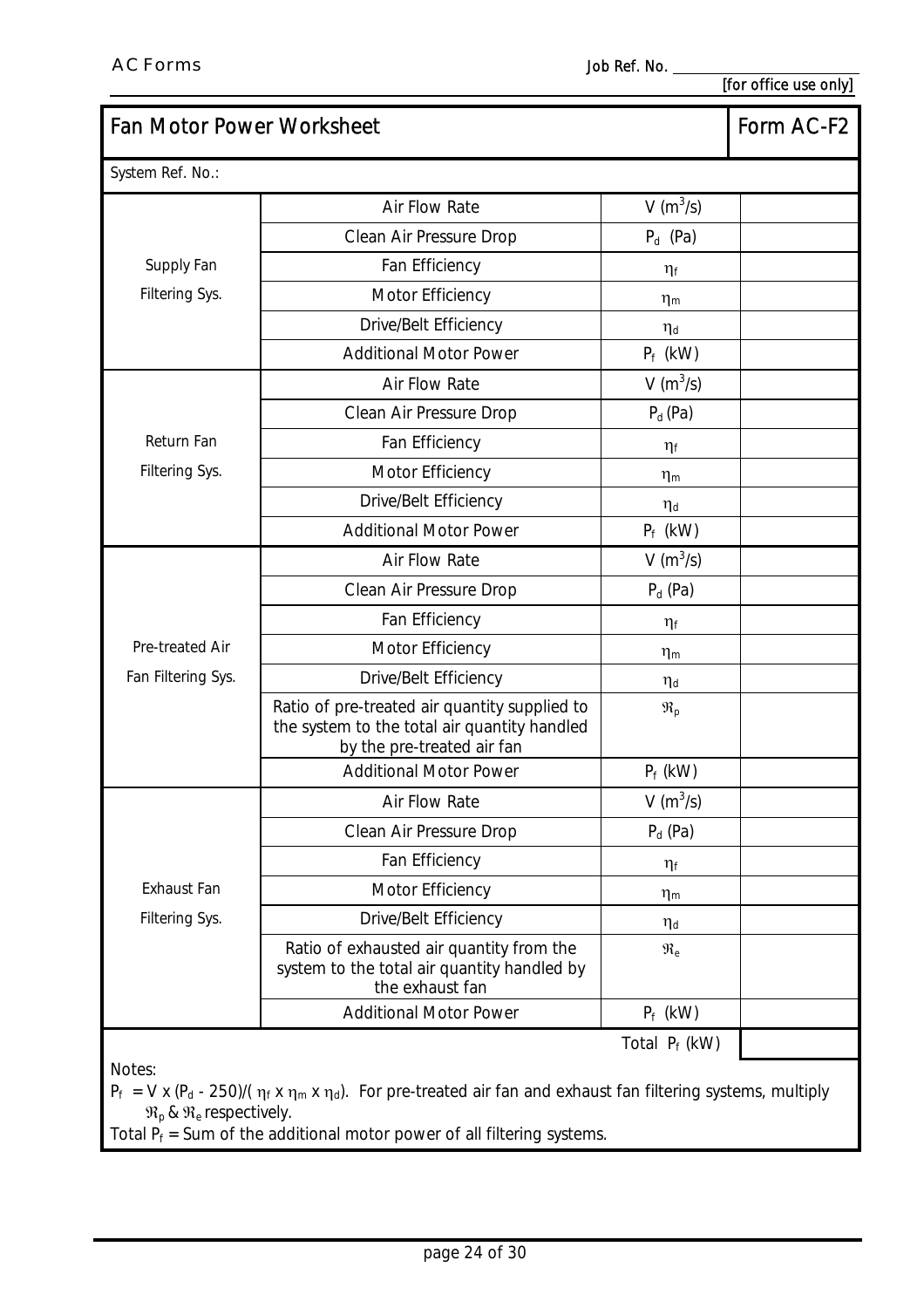## Appendix A : Sample Calculation for Minimum Insulation Thickness

## Example 1

A 100 mm dia. (OD= 114.3mm) steel pipe carrying  $5^0$ C Chilled water runs through a plant room at an indoor condition of 30  $^{\circ}$ C, 95% R.H. and still air. The pipe is to be insulated with insulation material of thermal conductivity of 0.03 W/m  $^{0}$ C and protected by polished aluminium cladding with a surface coefficient of 5.7 W/m<sup>2 o</sup>C. Calculate the minimum insulation thickness by using Eq. 8-1 and Eq 8-2 from clause (8.2).

The dew point temperature for air at 30  $^{\circ}$ C, 95% R.H. is 29.1  $^{\circ}$ C. The provisional thickness is :

 $\chi$  = 10<sup>3</sup> x  $\lambda$ /h x {( $\theta$ <sub>d</sub> -  $\theta$ <sub>l</sub>)/( $\theta$ <sub>m</sub> -  $\theta$ <sub>d</sub>)} --- Eq. 8-1  $= 10<sup>3</sup>$  x 0.03/5.7 x {(29.1 – 5)/(30 – 29.1)}  $= 140.94$ mm

By iteration of Eq. 8-2 :

 $\chi$  = 0.5(d<sub>0</sub> + 2 L<sub>a</sub>) x ln [1 + 2L<sub>a</sub> / d<sub>o</sub>] for  $d_0 = 114.3$ mm, then :  $\mathsf{L}_{\mathsf{a}}$   $\qquad \qquad \mathsf{\chi}$ 

| ⊷  | Λ.     |
|----|--------|
| 85 | 129.53 |
| 90 | 139.17 |
| 91 | 141.12 |

The minimum insulation thickness is  $91$  mm.

## Example 2

A 1000 x 800 mm air duct carrying 15  $^{0}$ C cold air runs beneath the outdoor canopy at an outdoor condition of 35  $^{\circ}$ C, 95% and wind speed of 1 m/s. The air duct is to be insulated with insulation material of thermal conductivity of 0.045 W/m-K and protected by polished aluminium cladding with a surface coefficient of W/m<sup>2</sup> K. Calculate the minimum insulation thickness by using Eq. 8-1 and Eq. 8-3 from clause (8.4).

The dew point temperature for air at 35  $^{\circ}$ C, 95% R.H. is 34.1  $^{\circ}$ C. The provisional thickness is :

 $\chi$  = 10<sup>3</sup> x λ/h x {(θ<sub>d</sub> - θ<sub>l</sub>)/( θ<sub>m</sub> - θ<sub>d</sub>)} --- Eq. 8-1  $= 10<sup>3</sup>$  x 0.045/5.7 x {(34.1 – 15)/(35 – 34.1)}  $= 167.54$ mm

From Eq. 8-3 :  $\chi = L_a$ 

The minimum insulation thickness is 168 mm.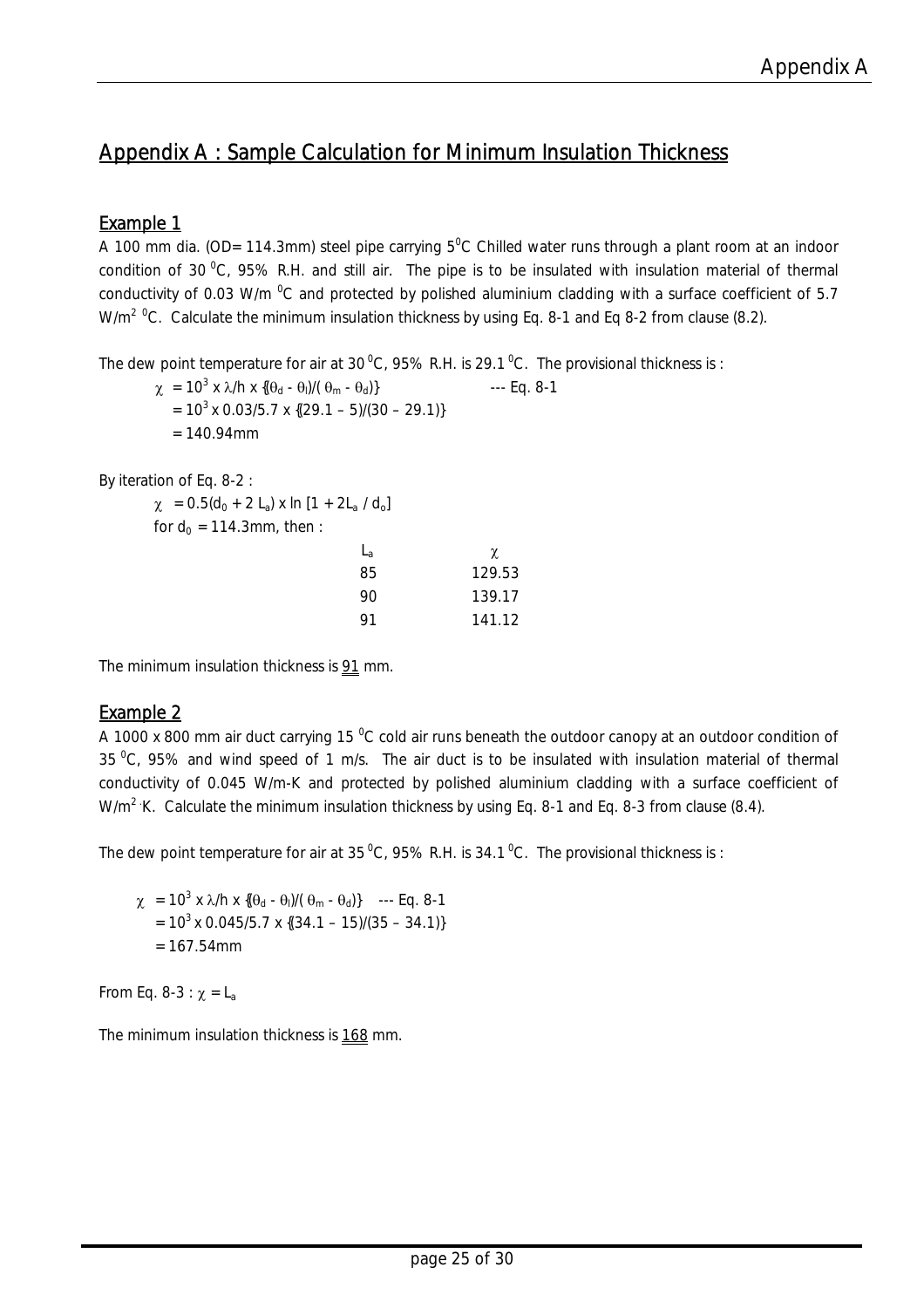## Appendix B



page 26 of 30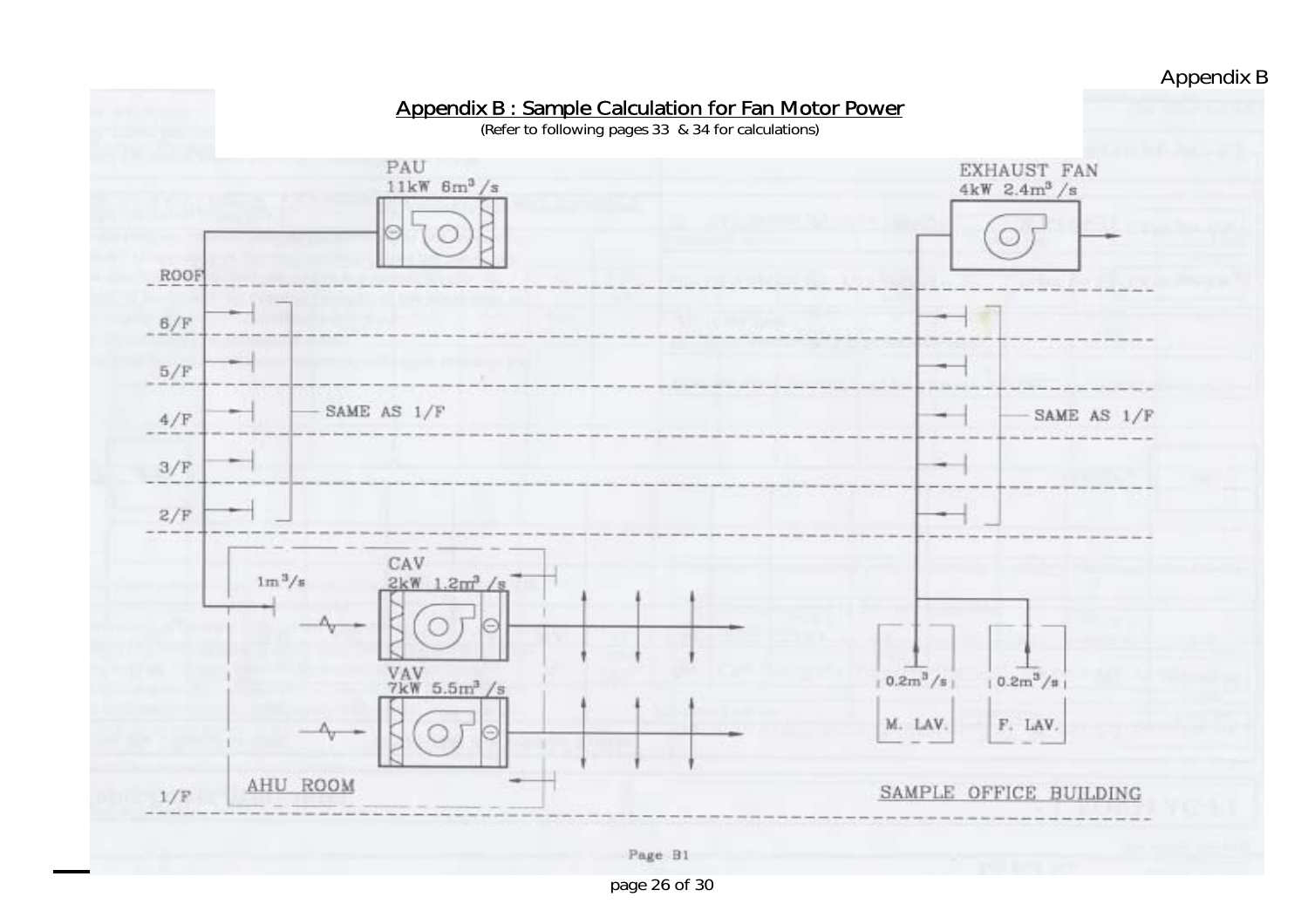# Appendix B

| <b>Fan Motor Power Worksheet</b><br>Sheet 1 of $(2)$                                                                                                                                                                                                                                                                       |                                                                                                                                                                                                    |                          |            |            |                 |          |                            |                          |          |               |                                                          | Form AC-F1               |          |                    |                             |                                                                                                                                                  |
|----------------------------------------------------------------------------------------------------------------------------------------------------------------------------------------------------------------------------------------------------------------------------------------------------------------------------|----------------------------------------------------------------------------------------------------------------------------------------------------------------------------------------------------|--------------------------|------------|------------|-----------------|----------|----------------------------|--------------------------|----------|---------------|----------------------------------------------------------|--------------------------|----------|--------------------|-----------------------------|--------------------------------------------------------------------------------------------------------------------------------------------------|
| <b>Ø Constant Air Volume System</b>                                                                                                                                                                                                                                                                                        |                                                                                                                                                                                                    |                          |            |            |                 |          | Variable Air Volume System |                          |          |               |                                                          |                          |          |                    |                             |                                                                                                                                                  |
| System<br>Ref. No.                                                                                                                                                                                                                                                                                                         | Supply<br>Air                                                                                                                                                                                      |                          | Supply Fan | Return Fan |                 |          | Pre-treated Air Fan        |                          |          |               |                                                          | Exhaust Fan              |          | Total fan<br>motor |                             |                                                                                                                                                  |
|                                                                                                                                                                                                                                                                                                                            | (L/s)                                                                                                                                                                                              | FSP <sub>s</sub><br>(kW) | $\eta_m$   | $\eta_d$   | $FSP_r$<br>(kW) | $\eta_m$ | $\eta_d$                   | FSP <sub>p</sub><br>(kW) | $\eta_m$ | $\eta_d$      | $\mathfrak{R}_{p}$                                       | FSP <sub>e</sub><br>(kW) | $\eta_m$ | $\eta_d$           | $\mathfrak{R}_{\mathrm{e}}$ | power (kW)                                                                                                                                       |
| 1F-CA01                                                                                                                                                                                                                                                                                                                    | 1200                                                                                                                                                                                               | $\overline{2}$           | 0.84       | 0.97       | N.A.            | N.A.     | N.A.                       | 11                       | 0.86     | 0.97          | 1/6x<br>1.2/6.7                                          | $\overline{4}$           | 0.82     | 0.97               | 0.4/2.4<br>x1.2/6.7         | 3.00                                                                                                                                             |
|                                                                                                                                                                                                                                                                                                                            |                                                                                                                                                                                                    |                          |            |            |                 |          |                            |                          |          |               |                                                          |                          |          |                    |                             |                                                                                                                                                  |
|                                                                                                                                                                                                                                                                                                                            |                                                                                                                                                                                                    |                          |            |            |                 |          |                            |                          |          |               |                                                          |                          |          |                    |                             |                                                                                                                                                  |
| Total Q                                                                                                                                                                                                                                                                                                                    | 1200                                                                                                                                                                                               |                          |            |            |                 |          |                            |                          |          |               |                                                          |                          |          |                    | Total $P_T$                 | 3.00                                                                                                                                             |
| Notes:<br>$FSPx$ - Fan shaft power or fan brake power of respective motor in kW.                                                                                                                                                                                                                                           |                                                                                                                                                                                                    |                          |            |            |                 |          |                            |                          |          |               |                                                          |                          |          |                    |                             | Total fan motor power( $P_T - P_f$ ) $\geq 5$ kW ? [ $P_f = N.A.$ kW (From Form AC-F2)]                                                          |
| $\eta_m$<br>$\eta_d$                                                                                                                                                                                                                                                                                                       | - Motor efficiency of respective motor.<br>- Drive/belt efficiency of respective fan drive.                                                                                                        |                          |            |            |                 |          |                            |                          | ☑        |               | If no, clause (5.2) is not applicable.<br>If yes, then   |                          |          |                    |                             |                                                                                                                                                  |
| $\mathfrak{R}_{\mathrm{D}}$<br>$\mathfrak{R}_{\scriptscriptstyle{\Theta}}$                                                                                                                                                                                                                                                 | - Ratio of pre-treated air quantity supplied to the fan system to<br>the total air quantity handled by the pre-treated air fan.<br>- Ratio of exhausted air quantity extracted from the fan system |                          |            |            |                 |          |                            |                          |          |               | CAV System $(P_T - P_f)$ x 1000/Q = ____W per L/s $\leq$ |                          |          |                    |                             | 1.6 W per $L/s$                                                                                                                                  |
| to the total air quantity handled by the exhaust fan.<br>$P_T$ = Total fan motor power in kW<br>VAV System $(P_T - P_f)$ x 1000/Q = W per L/s <<br>$=$ $FSP_s/(n_m x n_d) + FSP_r/(n_m x n_d) + (FSP_p x R_p)/(n_m x n_d) + (FSP_e x R_e)/(n_m x n_d)$<br>$P_f$ = Total fan motor power for air treatment/filtering in kW. |                                                                                                                                                                                                    |                          |            |            |                 |          |                            |                          |          | 2.1 W per L/s |                                                          |                          |          |                    |                             |                                                                                                                                                  |
| N.A. - Not Applicable.                                                                                                                                                                                                                                                                                                     | - Tick where applicable.                                                                                                                                                                           |                          |            |            |                 |          |                            |                          |          |               |                                                          |                          |          |                    |                             | For exempted systems stipulated in (a) & (b) of clause 5.2.1 (page 6) in this Code, fans and corresponding motor efficiencies have to be listed. |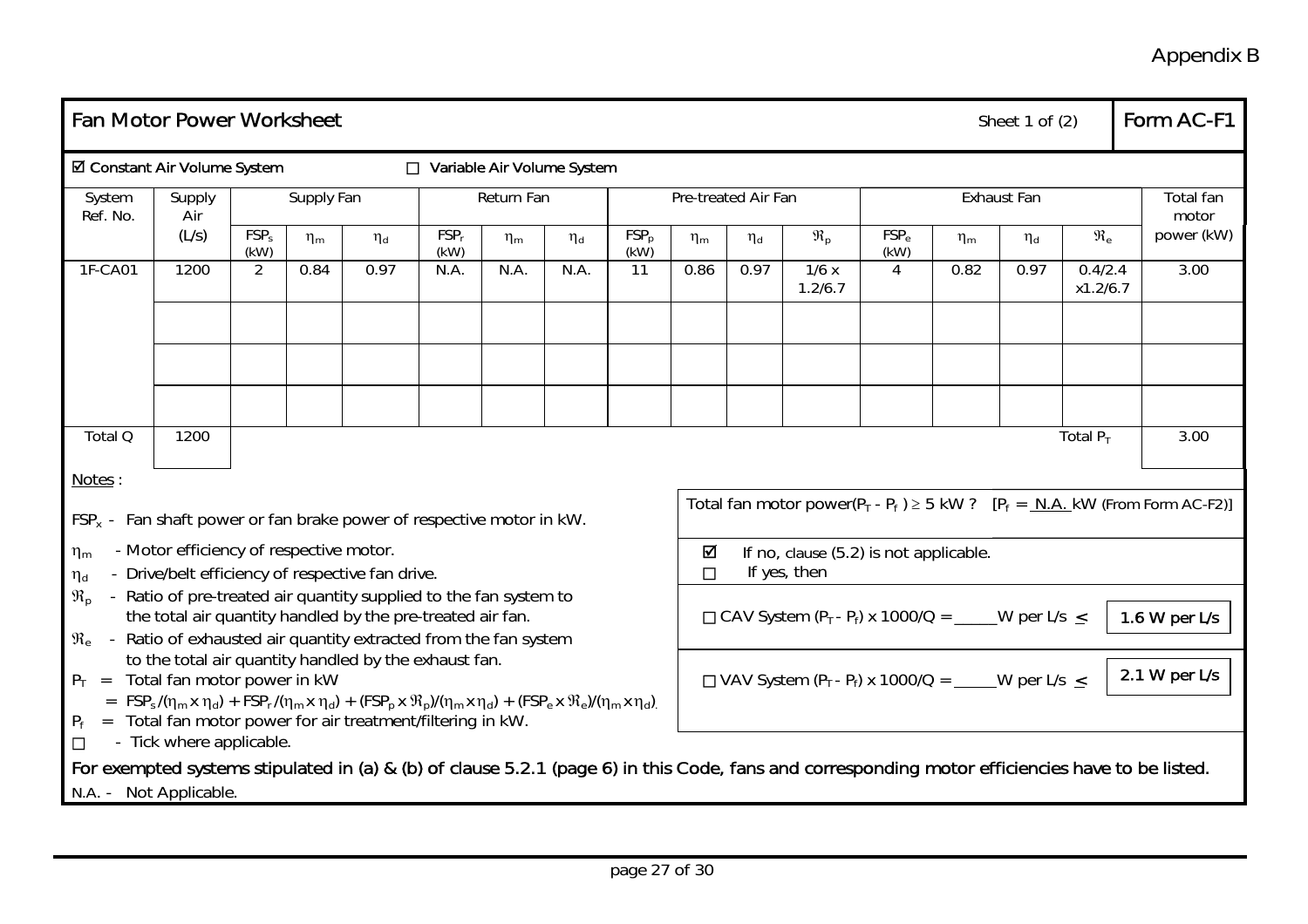# Appendix B

| Fan Motor Power Worksheet                                                        |                                         |                          |            |                                                                                                                                                                                                                                                                    |                                     |            |          |                          |          |                     |                                                           |                          |          | Sheet $2$ of $(2)$ |                             | Form AC-F1                                                                                                                                       |
|----------------------------------------------------------------------------------|-----------------------------------------|--------------------------|------------|--------------------------------------------------------------------------------------------------------------------------------------------------------------------------------------------------------------------------------------------------------------------|-------------------------------------|------------|----------|--------------------------|----------|---------------------|-----------------------------------------------------------|--------------------------|----------|--------------------|-----------------------------|--------------------------------------------------------------------------------------------------------------------------------------------------|
|                                                                                  | <b>Constant Air Volume System</b>       |                          |            |                                                                                                                                                                                                                                                                    | <b>Ø Variable Air Volume System</b> |            |          |                          |          |                     |                                                           |                          |          |                    |                             |                                                                                                                                                  |
| System<br>Ref. No.                                                               | Supply<br>Air                           |                          | Supply Fan |                                                                                                                                                                                                                                                                    |                                     | Return Fan |          |                          |          | Pre-treated Air Fan |                                                           | Exhaust Fan              |          |                    |                             | Total fan<br>motor                                                                                                                               |
|                                                                                  | (L/s)                                   | FSP <sub>s</sub><br>(kW) | $\eta_m$   | $\eta_{\mathsf{d}}$                                                                                                                                                                                                                                                | $FSP_r$<br>(kW)                     | $\eta_{m}$ | $\eta_d$ | FSP <sub>p</sub><br>(kW) | $\eta_m$ | $\eta_d$            | $\mathfrak{R}_{p}$                                        | FSP <sub>e</sub><br>(kW) | $\eta_m$ | $\eta_d$           | $\mathfrak{R}_{\mathrm{e}}$ | power (kW)                                                                                                                                       |
| 1F-VA01                                                                          | 5500                                    | $\overline{7}$           | 0.94       | 0.97 x<br>0.95                                                                                                                                                                                                                                                     | N.A.                                | N.A.       | N.A.     | 11                       | 0.86     | 0.97                | 1/6x<br>5.5/6.7                                           | $\overline{4}$           | 0.82     | 0.97               | 0.4/2.4 x<br>5.5/6.7        | 10.57                                                                                                                                            |
|                                                                                  |                                         |                          |            |                                                                                                                                                                                                                                                                    |                                     |            |          |                          |          |                     |                                                           |                          |          |                    |                             |                                                                                                                                                  |
|                                                                                  |                                         |                          |            |                                                                                                                                                                                                                                                                    |                                     |            |          |                          |          |                     |                                                           |                          |          |                    |                             |                                                                                                                                                  |
| Total Q                                                                          | 5500                                    |                          |            |                                                                                                                                                                                                                                                                    |                                     |            |          |                          |          |                     |                                                           |                          |          |                    | Total $P_T$                 | 10.57                                                                                                                                            |
| Notes:<br>$FSPx$ - Fan shaft power or fan brake power of respective motor in kW. |                                         |                          |            |                                                                                                                                                                                                                                                                    |                                     |            |          |                          |          |                     |                                                           |                          |          |                    |                             | Total fan motor power( $P_T - P_f$ ) $\geq 5$ kW ? [ $P_f = N.A.$ kW (From Form AC-F2]                                                           |
| $\eta_m$<br>$\eta_d$                                                             | - Motor efficiency of respective motor. |                          |            | - Drive/belt efficiency of respective fan drive.                                                                                                                                                                                                                   |                                     |            |          |                          | ☑        | If yes, then        | If no, clause (5.2) is not applicable.                    |                          |          |                    |                             |                                                                                                                                                  |
| $\mathfrak{R}_{n}$<br>$\mathfrak{R}_{\scriptscriptstyle\ominus}$                 |                                         |                          |            | - Ratio of pre-treated air quantity supplied to the fan system to<br>the total air quantity handled by the pre-treated air fan.<br>- Ratio of exhausted air quantity extracted from the fan system                                                                 |                                     |            |          |                          |          |                     | CAV System $(P_T - P_f)$ x 1000/Q = _____W per L/s $\leq$ |                          |          |                    |                             | 1.6 W per $L/s$                                                                                                                                  |
| $P_T$ = Total fan motor power in kW<br>$P_f$                                     |                                         |                          |            | to the total air quantity handled by the exhaust fan.<br>$=$ FSP <sub>s</sub> /( $\eta_m$ x $\eta_d$ ) + FSP <sub>r</sub> /( $\eta_m$ x $\eta_d$ ) + (FSP <sub>p</sub> x $\Re_p$ )/( $\eta_m$ x $\eta_d$ ) + (FSP <sub>e</sub> x $\Re_e$ )/( $\eta_m$ x $\eta_d$ ) |                                     |            |          |                          | ☑        |                     | VAV System $(P_T - P_f)$ x 1000/Q = 1.92 W per L/s <      |                          |          |                    |                             | 2.1 W per $L/s$                                                                                                                                  |
|                                                                                  | - Tick where applicable.                |                          |            | = Total fan motor power for air treatment/filtering in kW.                                                                                                                                                                                                         |                                     |            |          |                          |          |                     |                                                           |                          |          |                    |                             | For exempted systems stipulated in (a) & (b) of clause 5.2.1 (page 6) in this Code, fans and corresponding motor efficiencies have to be listed. |
| N.A. - Not Applicable.                                                           |                                         |                          |            |                                                                                                                                                                                                                                                                    |                                     |            |          |                          |          |                     |                                                           |                          |          |                    |                             |                                                                                                                                                  |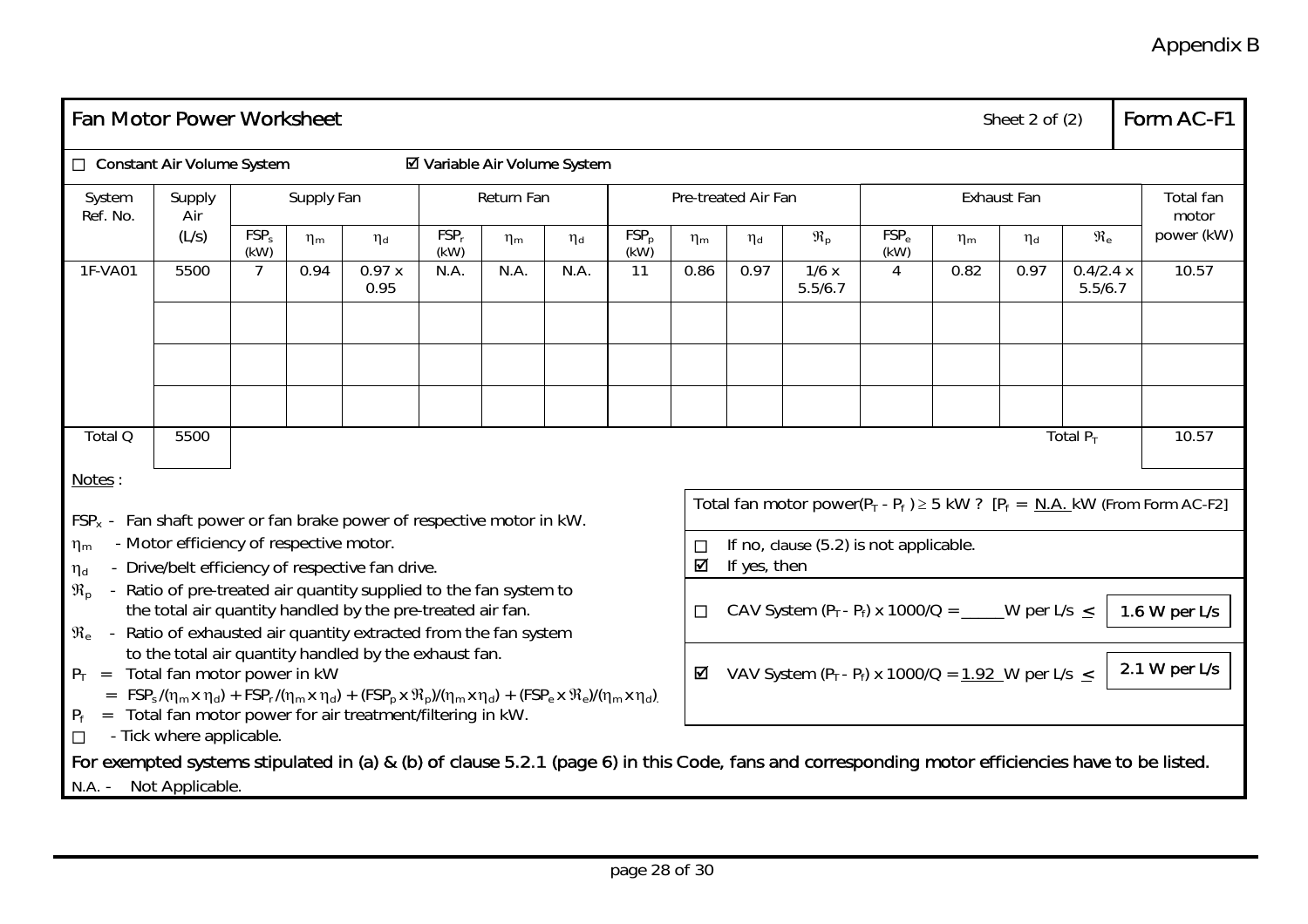Appendix C

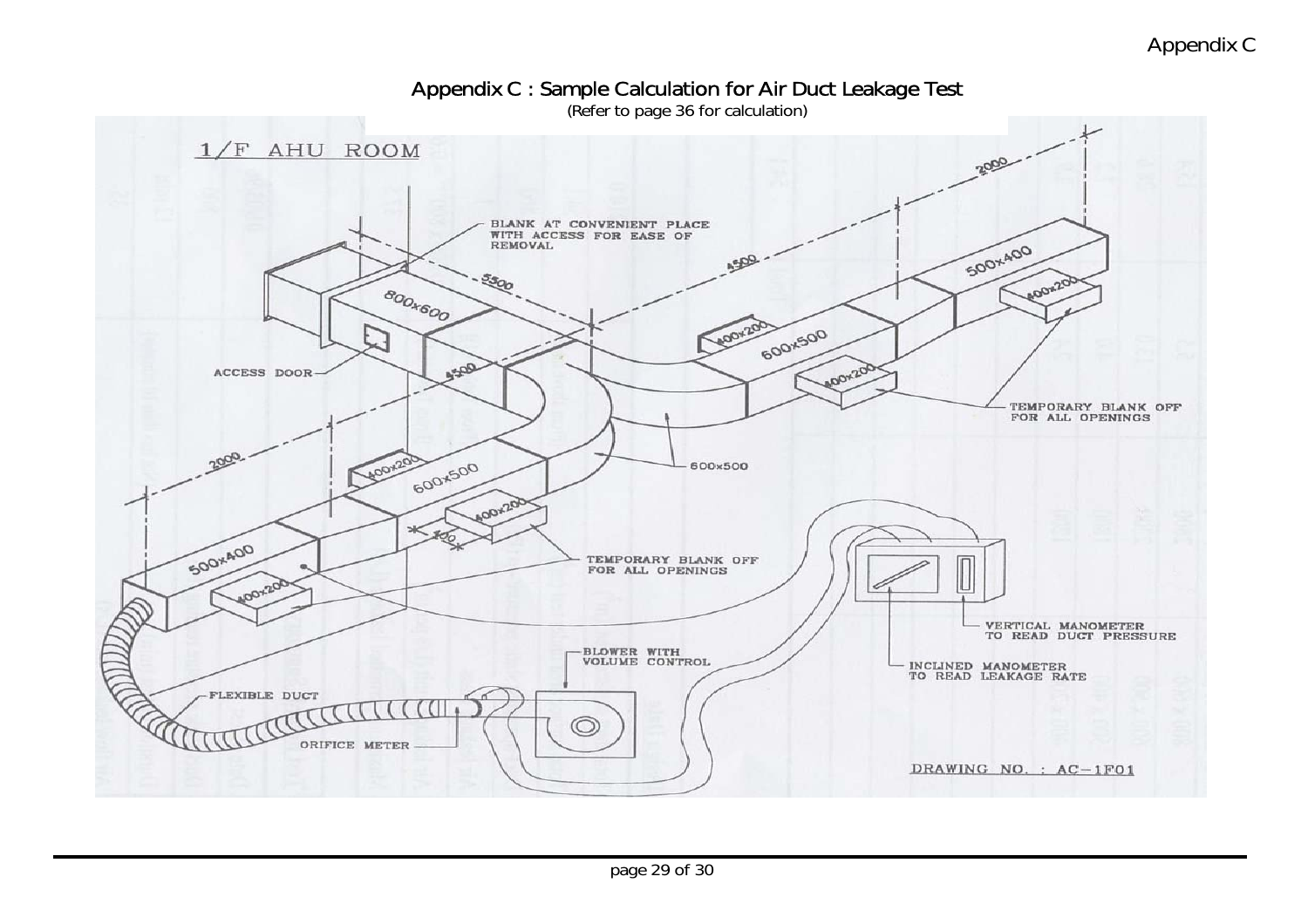| Air Duct Leakage Test Worksheet                   | Form AC-D1                                |        |                            |                           |                      |                                   |  |  |  |
|---------------------------------------------------|-------------------------------------------|--------|----------------------------|---------------------------|----------------------|-----------------------------------|--|--|--|
| Test Section : 1st floor, west wing supply system |                                           |        |                            |                           | Drawing No.: AC-1F01 |                                   |  |  |  |
|                                                   | <b>Total Surface Area of Tested Ducts</b> |        |                            |                           |                      |                                   |  |  |  |
| Width and depth<br>or diameter (mm)               | Periphery<br>(mm)                         | Length |                            | Area<br>(m <sup>2</sup> ) |                      |                                   |  |  |  |
| 800 x 600                                         | 2800                                      |        | (m)<br>5.5                 |                           |                      | 15.4                              |  |  |  |
| 600 x 500                                         | 2200                                      |        | 13.0                       |                           |                      | 28.6                              |  |  |  |
| 500 x 400                                         | 1800                                      |        | 4.0                        |                           |                      | 7.2                               |  |  |  |
| 400 x 200                                         | 1200                                      |        | 2.4                        |                           |                      | 2.9                               |  |  |  |
|                                                   |                                           |        |                            |                           |                      |                                   |  |  |  |
|                                                   |                                           |        |                            |                           |                      |                                   |  |  |  |
|                                                   |                                           |        |                            |                           |                      |                                   |  |  |  |
|                                                   |                                           |        |                            |                           |                      |                                   |  |  |  |
|                                                   |                                           |        |                            |                           |                      |                                   |  |  |  |
|                                                   |                                           |        |                            | Total                     |                      | 54.1                              |  |  |  |
| <b>Design Data</b>                                |                                           |        |                            |                           |                      |                                   |  |  |  |
| Total duct surface area $(m^2)$                   |                                           |        |                            |                           | 210.0                |                                   |  |  |  |
| Total surface area under test $(m2)$              |                                           |        | [From above table]         |                           | 54.1                 |                                   |  |  |  |
| Duct operating static pressure - $p$ (Pa)         |                                           |        |                            |                           |                      | 800                               |  |  |  |
| Air leakage class                                 |                                           |        | [From Table (5.1)]         |                           |                      | $\overline{\phantom{a}}$          |  |  |  |
| Air leakage limit (L/s per $m^2$ )                |                                           |        | [From Table (5.1)]         |                           |                      | $0.009 \times 800^{0.65} = 0.694$ |  |  |  |
| Maximum permitted leakage (L/s)                   |                                           |        |                            |                           |                      | 37.5                              |  |  |  |
| <b>Test Records Summary</b>                       |                                           |        |                            |                           |                      |                                   |  |  |  |
| Date of test                                      |                                           |        |                            |                           |                      | 01/03/96                          |  |  |  |
| Duct static pressure reading (Pa)                 |                                           |        |                            |                           | 800                  |                                   |  |  |  |
| Duration of test (min)                            |                                           |        | [Not less than 10 minutes] |                           | 12 min               |                                   |  |  |  |
|                                                   | Air flow leakage rate (L/s)               |        |                            |                           |                      |                                   |  |  |  |